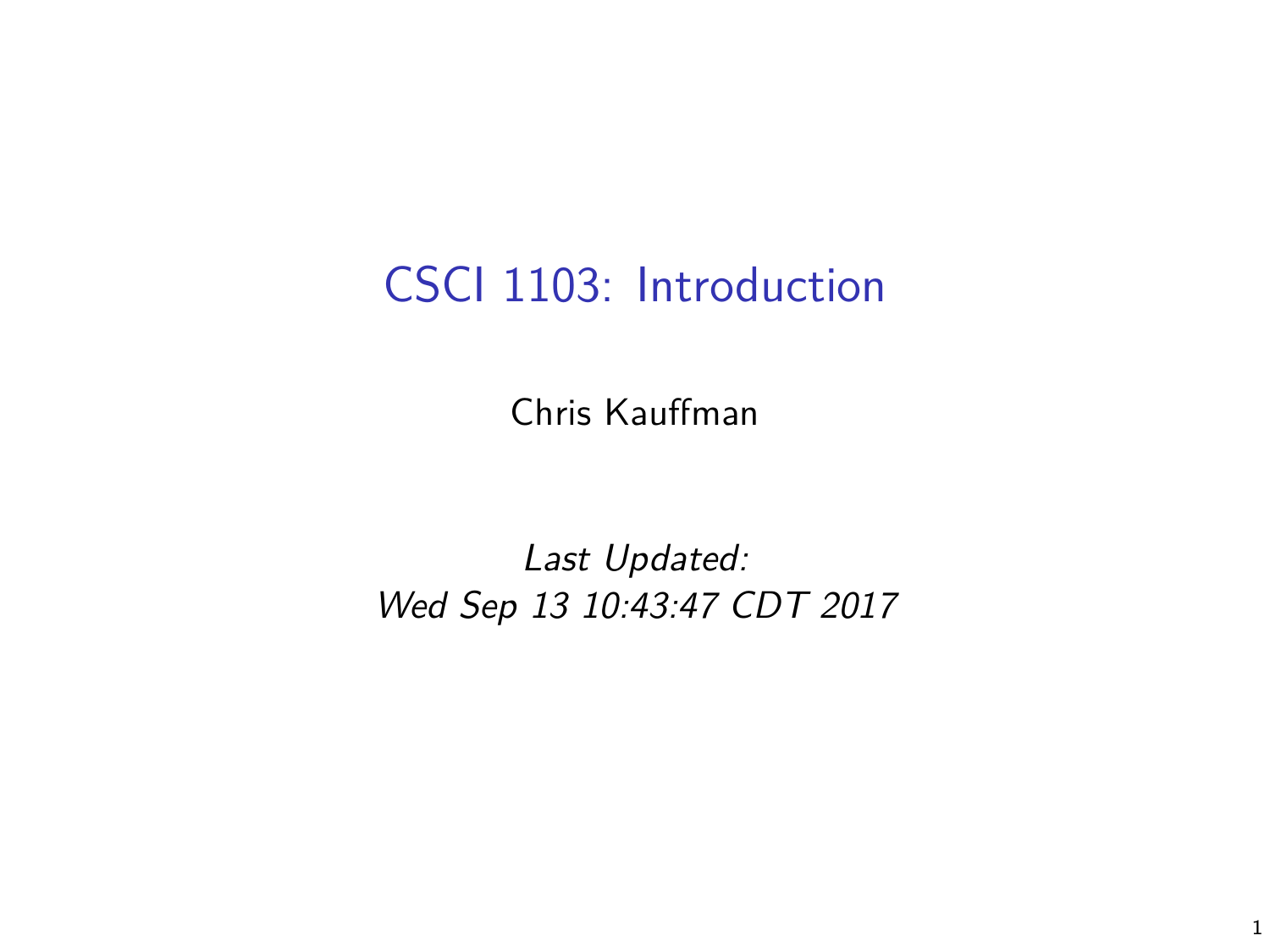# **Logistics**

### Reading

Eck Ch 1

- ▶ Available online: <http://math.hws.edu/javanotes/>
- $\blacktriangleright$  Reading ahead is encouraged

### Goals

- $\blacktriangleright$  Basic Model of Computation
- $\blacktriangleright$  First Java Programs
- $\blacktriangleright$  Course Mechanics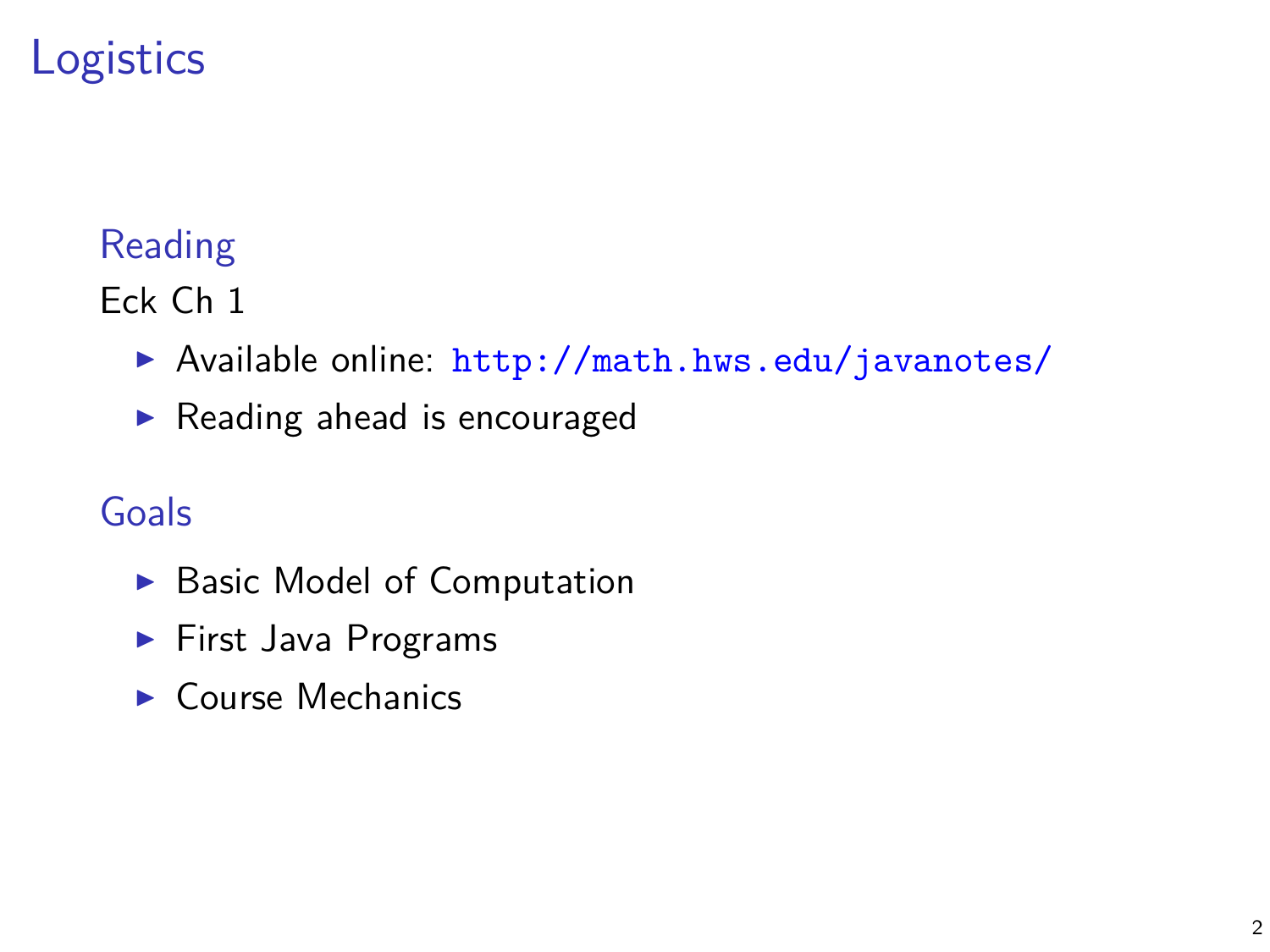# Podunk Model: CPU, Memory, Screen, Program

Most computers have 3 basic, physical components<sup>1</sup>

- 1. A CPU which can execute instructions
- 2. MEMORY where data is stored
- 3. Some sort of Input/Output device like a SCREEN

The CPU is given a set of instructions, a PROGRAM, that change MEMORY and the SCREEN when executed

### Example of a Running Computer Program

| CPU: at instruction 10:        | MEMORY:              | SCREEN: |
|--------------------------------|----------------------|---------|
| > 10: set box #1024 to 800     | Box   Value          |         |
| 11: set box #1028 to 303       | -------+-------      |         |
| 12: sum #1024,#1028 into #1032 | $1$ #1024   19       |         |
| 13: print #1024, "plus", #1028 | $1$ #1028 $1$ 12 $1$ |         |
| 14: print "is", #1032          | $ $ #1032   -137     |         |

 $1$ Of course it's a *little* more complex than this but the addage, ["All models](https://en.wikipedia.org/wiki/All_models_are_wrong) [are wrong but some are useful."](https://en.wikipedia.org/wiki/All_models_are_wrong) applies here.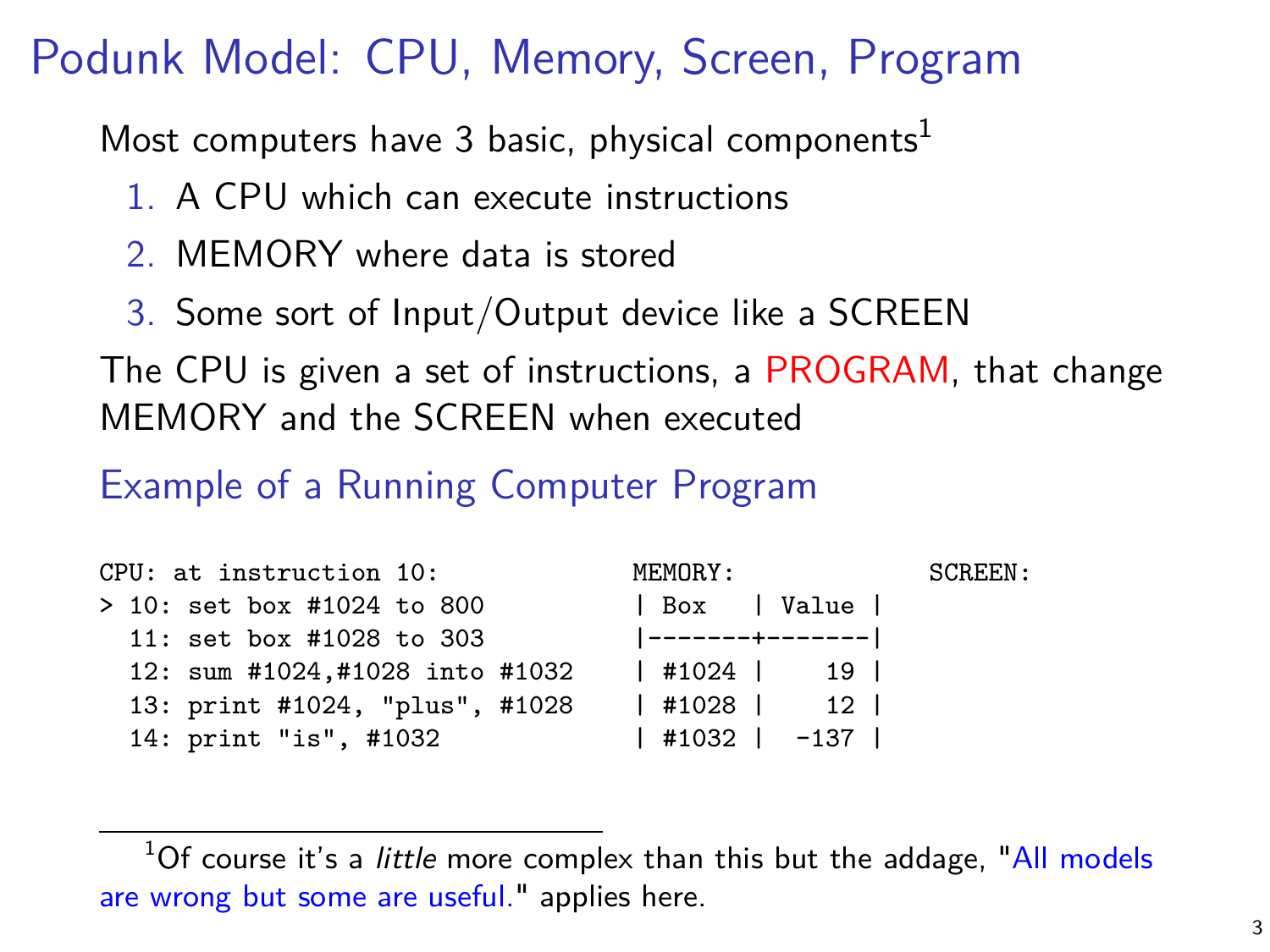### Sample Run Part 1

CPU: at instruction 10: MEMORY: SCREEN:  $> 10:$  set box #1024 to 800  $11:$  set box #1028 to 303 12: sum #1024,#1028 into #1032 13: print #1024, "plus", #1028 14: print "is", #1032

CPU: at instruction 11: MEMORY: SCREEN:  $10:$  set box #1024 to 800  $> 11:$  set box #1028 to 303 12: sum #1024,#1028 into #1032 13: print #1024, "plus", #1028 14: print "is", #1032



| l Box           | l Value I |  |
|-----------------|-----------|--|
| -------+------- |           |  |
| $ $ #1024       | 19 l      |  |
| $ $ #1028 $ $   | $12-1$    |  |
| #1032           | $-137$    |  |

| l Box           | Value  |  |
|-----------------|--------|--|
| -------+------- |        |  |
| #1024           | 800 l  |  |
| #1028           | 12 I   |  |
| #1032           | $-137$ |  |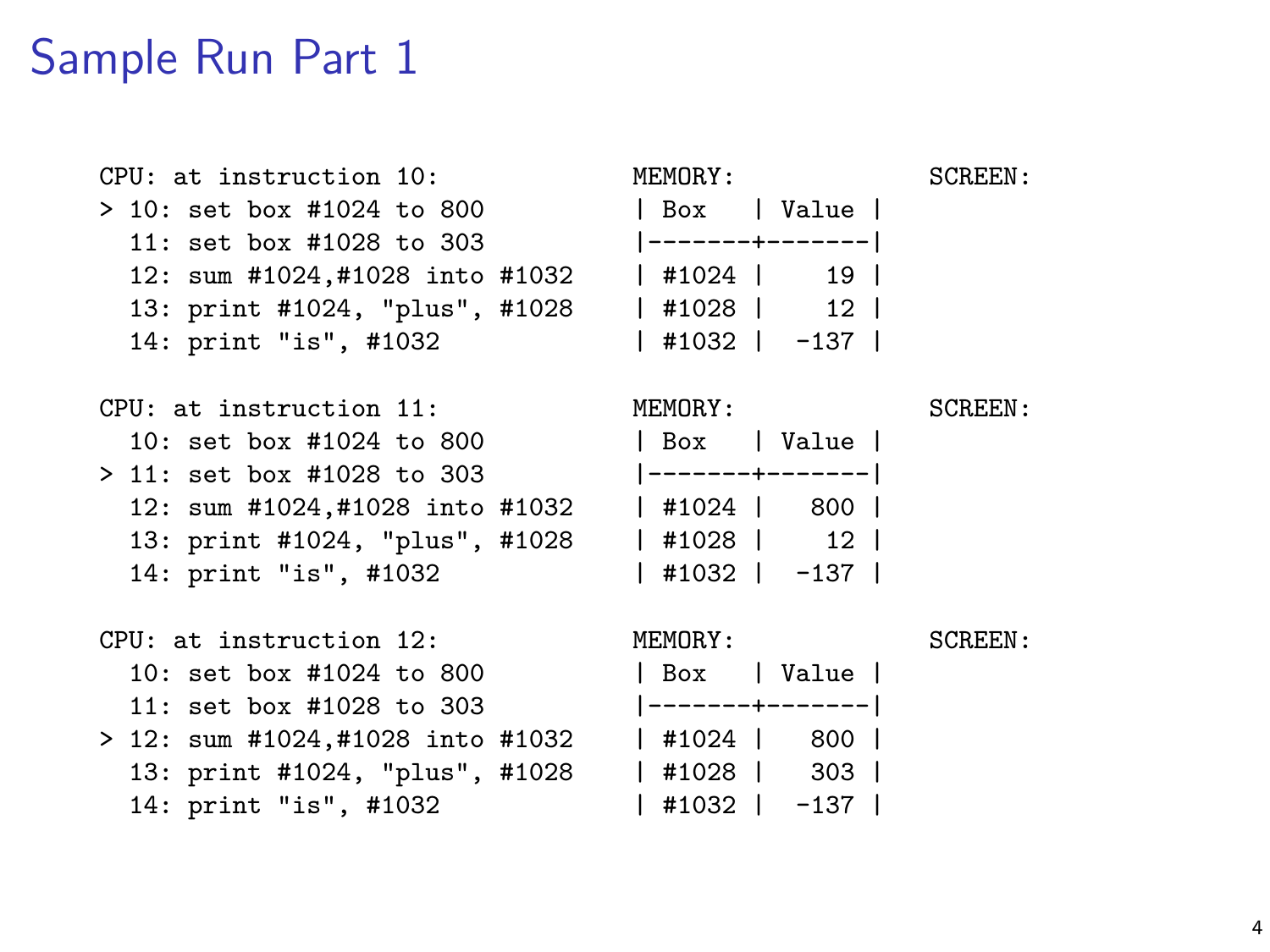### Sample Run Part 2

CPU: at instruction 13: MEMORY: SCREEN:  $10:$  set box  $\#1024$  to 800  $11:$  set box #1028 to 303 12: sum #1024,#1028 into #1032  $> 13:$  print #1024, "plus", #1028 14: print "is", #1032

CPU: at instruction 14: MEMORY: SCREEN: 10: set box #1024 to 800 | Box | Value | 800 plus 303  $11:$  set box  $\#1028$  to 303 12: sum #1024,#1028 into #1032 13: print #1024, "plus", #1028 > 14: print "is", #1032

CPU: at instruction 15: MEMORY: SCREEN: 10: set box #1024 to 800 | Box | Value | 800 plus 303 11: set box #1028 to 303 |-------+-------| is 1103 12: sum #1024,#1028 into #1032 | #1024 | 800 | 13: print #1024, "plus", #1028 | #1028 | 303 | 14: print "is", #1032 | #1032 | 1103 |  $> 15: . . . .$ 

| l Box           | Value            |  |
|-----------------|------------------|--|
| -------+------- |                  |  |
| $ $ #1024       | 800 l            |  |
| #1028           | 303 <sub>1</sub> |  |
| #1032           | 1103 l           |  |

| l Box  | Value            |  |
|--------|------------------|--|
|        | -------+-------  |  |
| #1024  | 800 l            |  |
| 141028 | 303 <sub>1</sub> |  |
| #1032  | 1103 l           |  |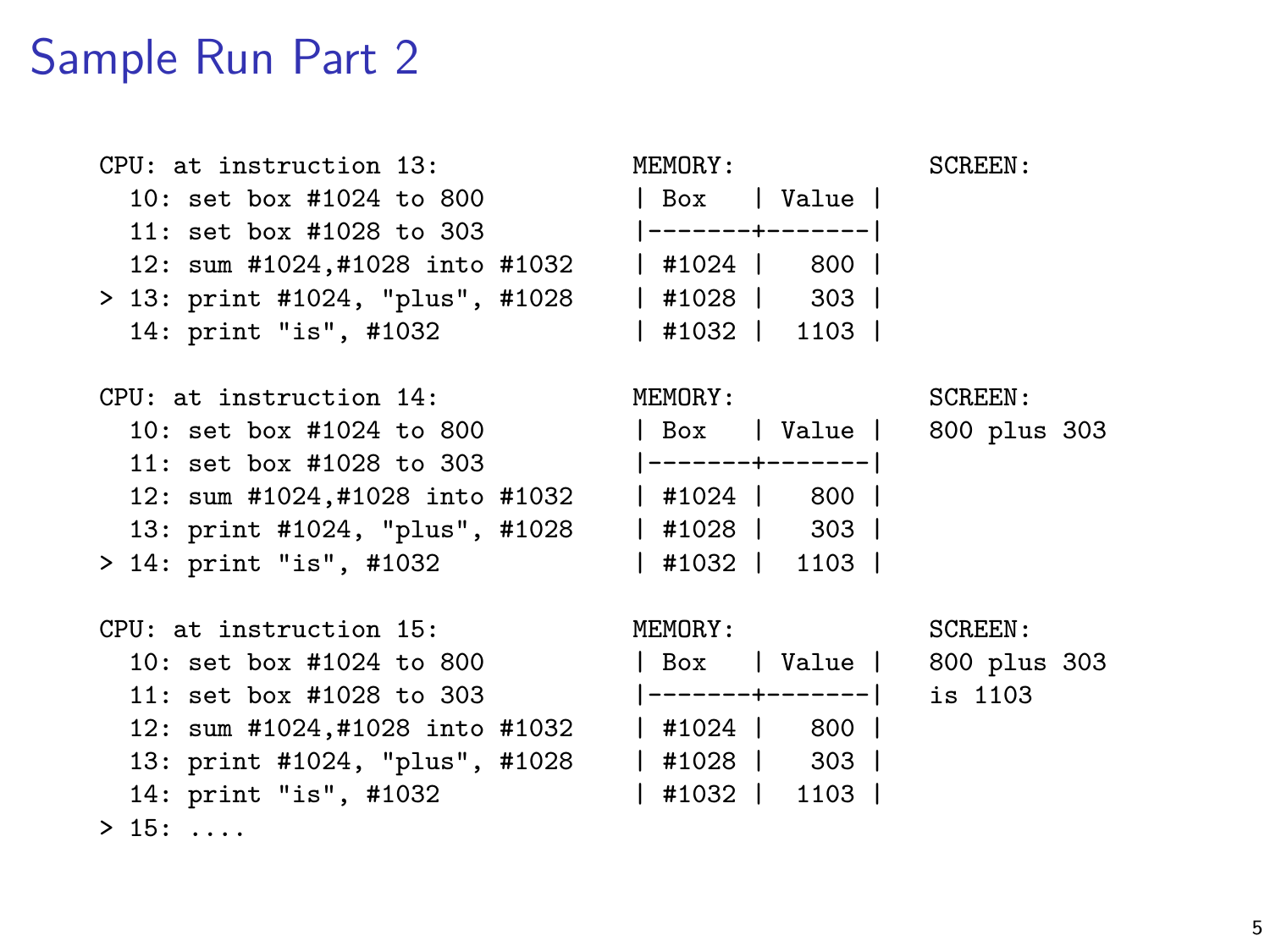# Observations: CPU and Program Instructions

- $\triangleright$  Program instructions are usually small, simple operations:
	- $\blacktriangleright$  Put something in a box
	- $\triangleright$  Copy the contents of one box to another
	- $\triangleright$  Do arithmetic (add, subtract, multiply, divide) with numbers in boxes and specified constants like 5
	- $\blacktriangleright$  Print stuff to the screen
- $\triangleright$  The CPU keeps track of which instruction to execute next
- $\blacktriangleright$  In many cases after executing it moves ahead by one instruction but we'll allow jumping around soon
- $\triangleright$  This program is in pseudocode, not Java
- $\triangleright$  Pseudocode can have almost anything in it so long as a human reader understands the meaning
- $\blacktriangleright$  Java has a lot more rules and restrictions to it so that a real computer can actually understand it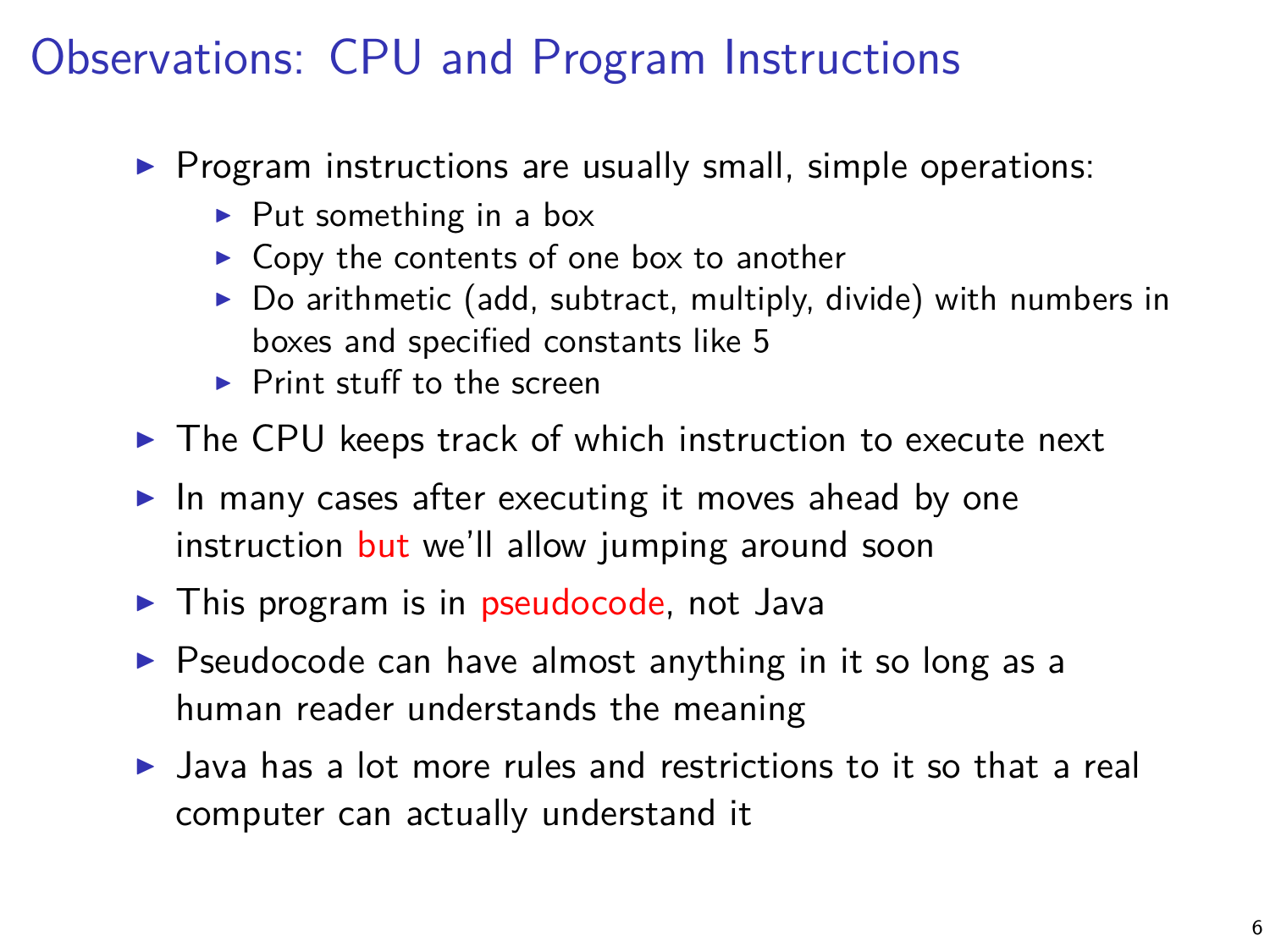# Observations: Screen and Memory

### Screen versus Memory

- $\triangleright$  Nothing is on the screen until it is explicitly print-ed by the program
- $\triangleright$  Normally you don't get to see memory while the program runs
- $\triangleright$  Good programmers can quickly form a mental picture of what memory looks like and draw it when needed
- $\triangleright$  You will draw memory diagrams in this class

### Boxes are Memory Addresses

- $\blacktriangleright$  The box numbers (#1024 etc.) are somewhat arbitrary
- $\triangleright$  Box numbers represent memory addresses
- $\blacktriangleright$  Random Access Memory (RAM): the value in any box can be retrieved FAST
- $\blacktriangleright$  My laptop has 16GB of memory  $= 134, 217, 728$ integer boxes (!)
- $\blacktriangleright$  Box  $\#$ 's never change
- $\triangleright$  Box Values/Contents frequently change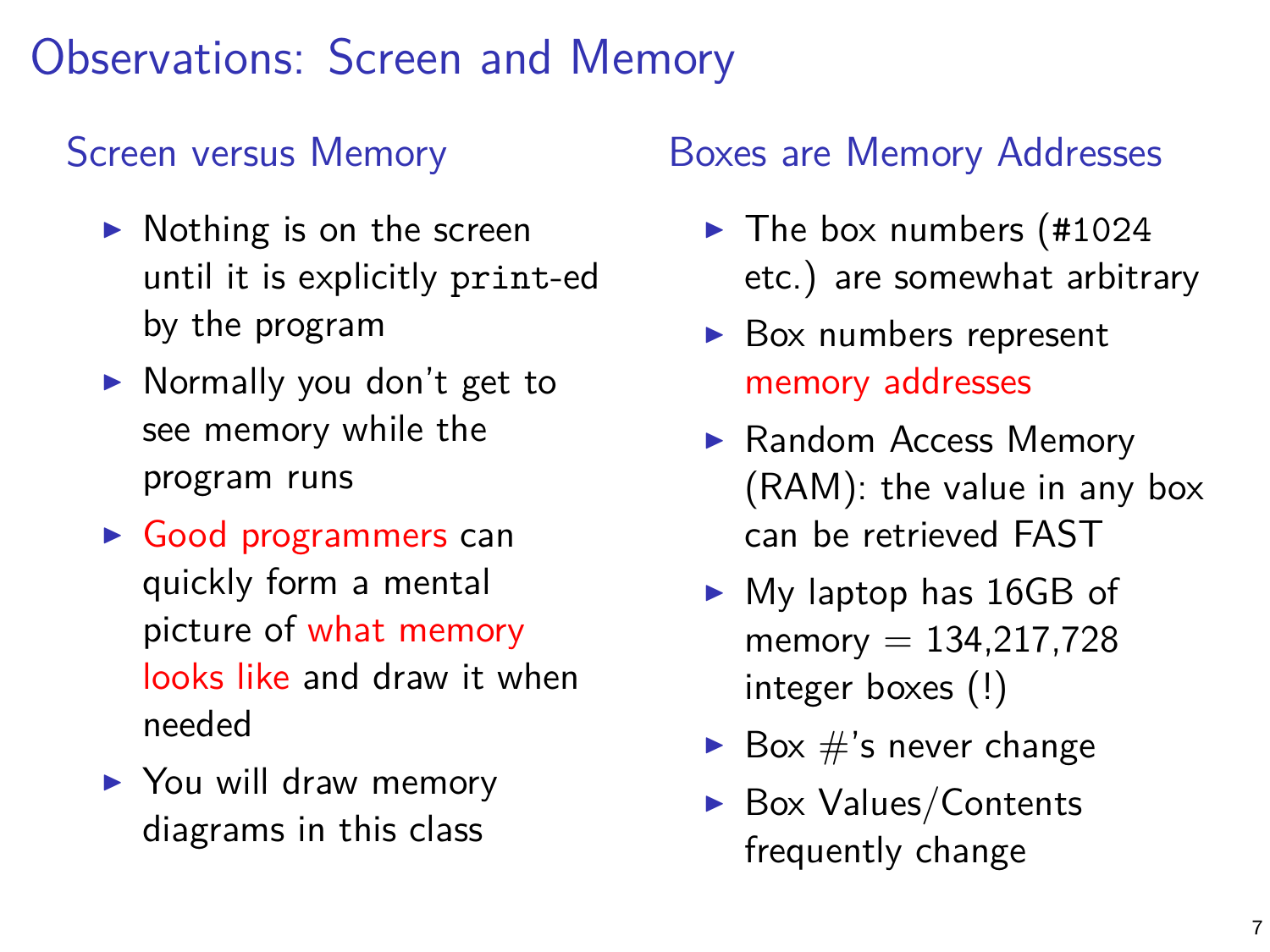### Exercise: Swapping Values Badly

The following code attempts to swap the values stored in boxes #1024 and #1028. Show what it actually does.

CPU: at instruction 50: MEMORY: SCREEN: > 50: copy box #1024 to #1028 | Box | Value | 51: copy box #1028 to #1024 |-------+-------|<br>52: print "first",#1024 | #1024 | 19 | 52: print "first",#1024 53: print "second",#1028 | #1028 | 31 |

 $|$  #1032 | -1 |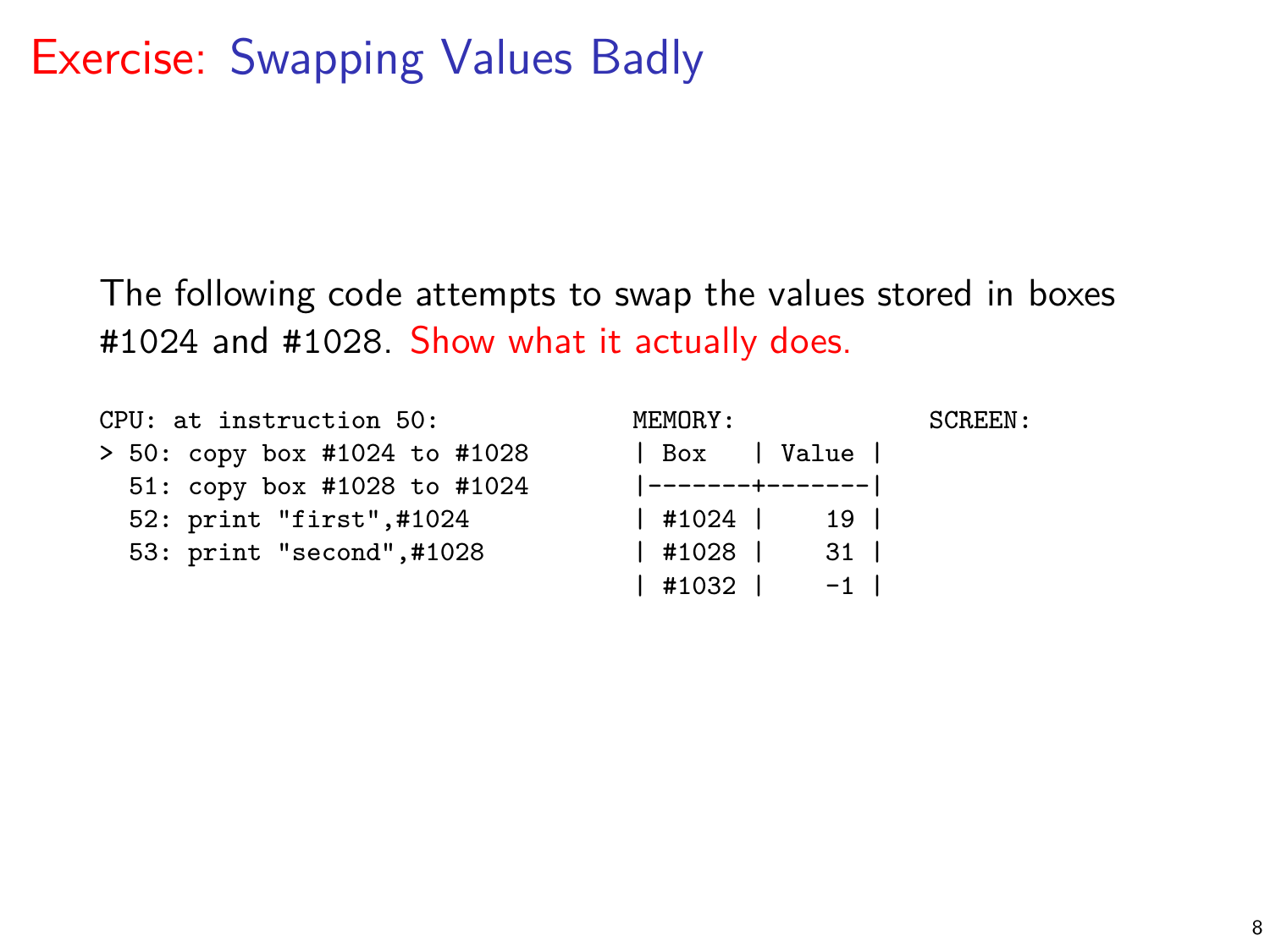### Answer/Exercise: Swapping Values Badly

CPU: at instruction 51: MEMORY: SCREEN: 50: copy box #1024 to #1028  $> 51:$  copy box #1028 to #1024 52: print "first",#1024 53: print "second",#1028 | #1028 | 19 | 54: ... | #1032 | -1 | CPU: at instruction 52: MEMORY: SCREEN: 50: copy box #1024 to #1028 51: copy box #1028 to #1024  $> 52: print "first", #1024"$ 53: print "second",#1028<br>54: ... 54: ... | #1032 | -1 | CPU: at instruction 54: MEMORY: SCREEN: 50: copy box #1024 to #1028 | Box | Value | first 19 51: copy box #1028 to #1024 |-------+-------| second 19

52: print "first",#1024 | #1024 | 19 | 53: print "second",#1028 | #1028 | 19 | > 54: ... | #1032 | -1 |

| l Box         | Value           |  |
|---------------|-----------------|--|
|               | -------+------- |  |
| $ $ #1024     | 19 <sup>1</sup> |  |
| $ $ #1028 $ $ | 19              |  |
| #1032         | $-1$            |  |

| l Box         | Value           |  |
|---------------|-----------------|--|
|               | -------+------- |  |
| #1024         | 19 I            |  |
| $ $ #1028 $ $ | 19              |  |
| #1032         | -1              |  |

Fix this: Adjust the program so that it swaps correctly. Hint: You might need to use a third box.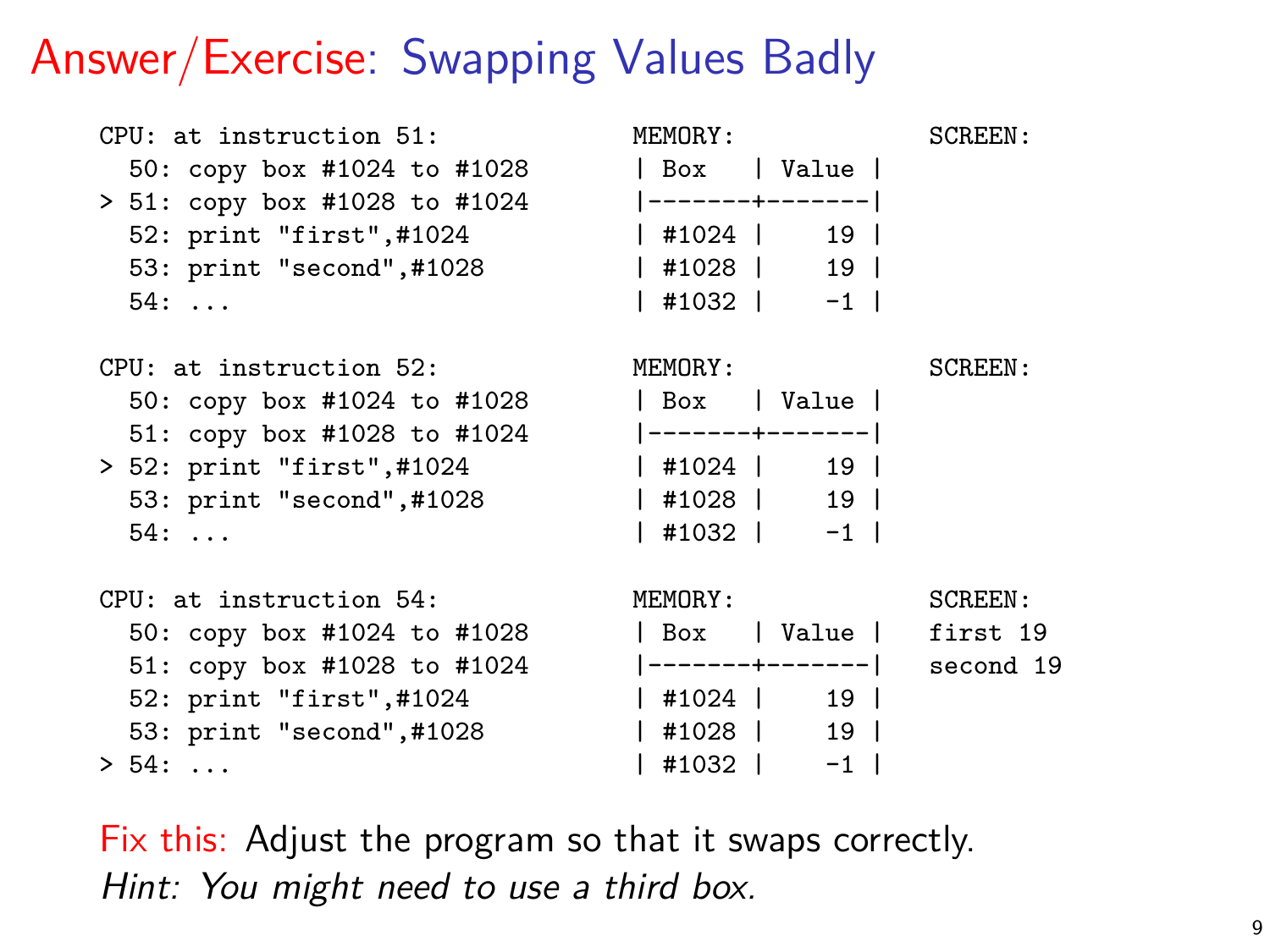### Answer: Swapping Values Better

CPU: at instruction 51: MEMORY: SCREEN: 50: copy box #1024 to #1032 | Box | Value | > 51: copy box #1028 to #1024 |-------+-------| 52: copy box #1032 to #1028 | #1024 | 19 | 53: print "first",#1024 | #1028 | 31 | 54: print "second",#1028 | #1032 | 19 | 55: ...

CPU: at instruction 52: MEMORY: SCREEN: 50: copy box #1024 to #1032 51: copy box #1028 to #1024  $> 52: copy box #1032 to #1028$ 53: print "first",#1024 54: print "second",#1028 55: ...

CPU: at instruction 52: MEMORY: SCREEN: 50: copy box #1024 to #1032 | Box | Value | 51: copy box #1028 to #1024 |-------+-------| 52: copy box #1032 to #1028 | #1024 | 19 | > 53: print "first",#1024 54: print "second",#1028 | #1032 | 19 | 55: ...

### Victory: First program done 10 and 10 and 10 and 10 and 10 and 10 and 10 and 10 and 10 and 10 and 10 and 10 and 10 and 10 and 10 and 10 and 10 and 10 and 10 and 10 and 10 and 10 and 10 and 10 and 10 and 10 and 10 and 10 an

| l Box         | Value           |  |
|---------------|-----------------|--|
|               | -------+------- |  |
| $ $ #1024 $ $ | 31 I            |  |
| $ $ #1028 $ $ | 31 <sup>1</sup> |  |
| #1032         | 19              |  |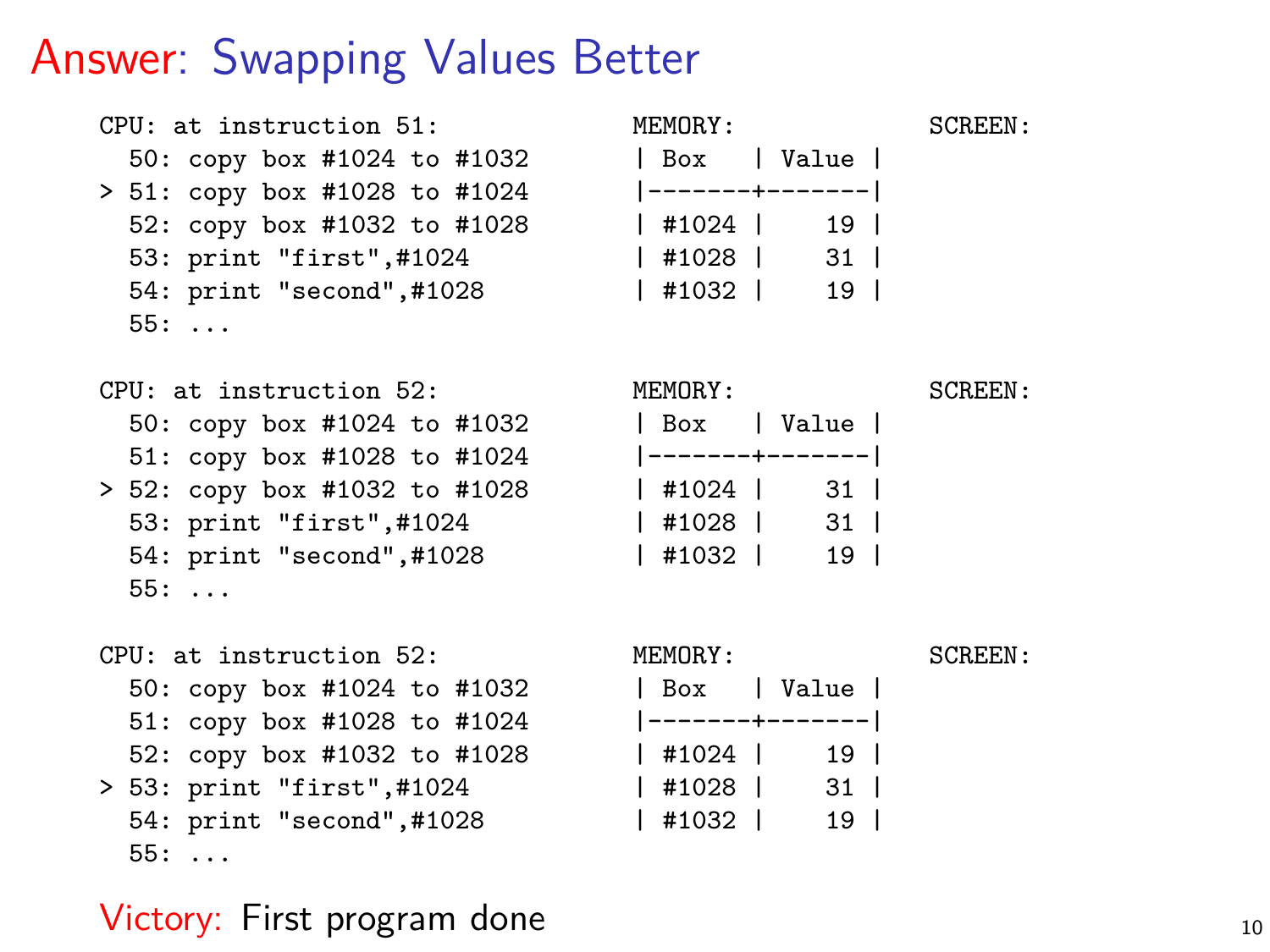### Variables: Named Boxes

- $\triangleright$  Dealing with box numbers is tedious
- $\triangleright$  Any programming language worth its salt will have variables: names associated with a box
- $\triangleright$  You pick variable names; automatically gets translated to an appropriate box $#$

```
SWAP PROGRAM BOX# ONLY
CPII: at instruction 51: MEMORY:
 50: copy box #1024 to #1032
> 51: copy box #1028 to #1024
 52: copy box #1032 to #1028
 53: print "first",#1024
 54: print "second",#1028
```
SWAP PROGRAM WITH NAMED BOXES MEMORY:  $CPU:$  at instruction  $51:$ 

- $50:$  copy  $x$  to temp
- $> 51: copy y to x$  $52:$  copy temp to  $y$ 53: print "first", x
	- 54: print "second",y

| l Box         | Value           |  |
|---------------|-----------------|--|
|               | -------+------- |  |
| $ $ #1024 $ $ | 19 l            |  |
| #1028         | 31 I            |  |
| #1032         | 19              |  |

|                 |  | Box   Name   Value     |  |
|-----------------|--|------------------------|--|
|                 |  | -------+------+------- |  |
| 19 <sup>1</sup> |  | $ $ #1024 $ $ x        |  |
| 31              |  | $ $ #1028   v          |  |
| $-1$            |  | $ $ #1032 $ $ temp $ $ |  |
|                 |  |                        |  |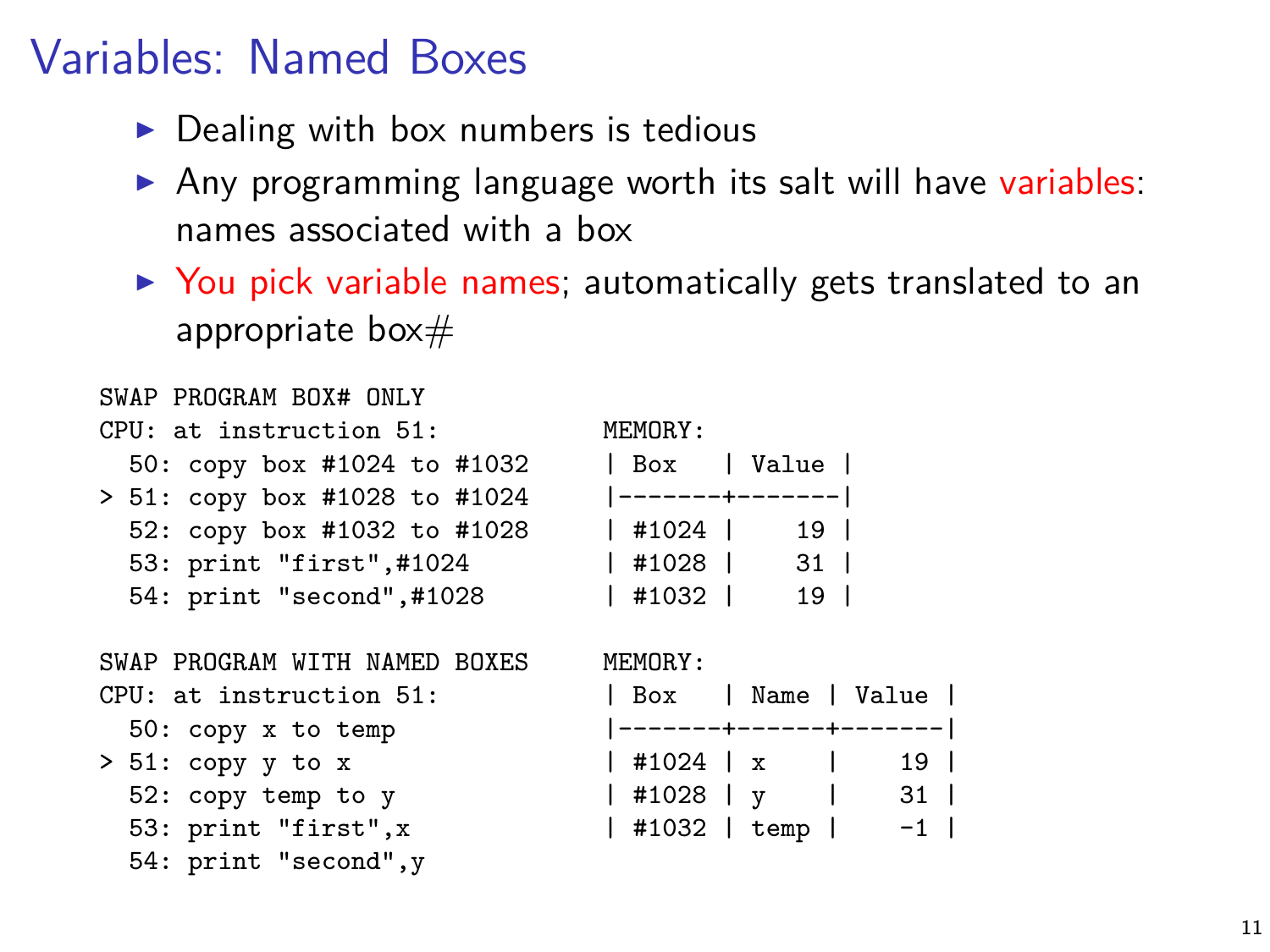# Correspondence of Java Programs to Memory

- $\blacktriangleright$  Java programs require box names to be declared with the type of thing they will hold.
- $\blacktriangleright$  The equal sign (=) means

"store the result on the right in the box named on the left"

 $\triangleright$  Creating a box and giving it a value can be combined

| int a: |                   | give me a box named a that will hold an integer    |
|--------|-------------------|----------------------------------------------------|
|        | a = 800:          | put 800 in box a                                   |
|        | int $b = 303$ :   | give me a box named b and put 303 in it right away |
|        | int $c = a + b$ : | third box named c, fill with sum of a and b        |

Notice each of these lines ends with a semicolon (;)

### Other Rules

- $\blacktriangleright$  Java looks ahead and figures out how many boxes will be needed based on variable declarations like int a; and int c=20;
- $\blacktriangleright$  All boxes are filled with zeroey things initially which is the number 0 for integers
- $\triangleright$  Lines that only declares a variable do nothing except indicate a box is needed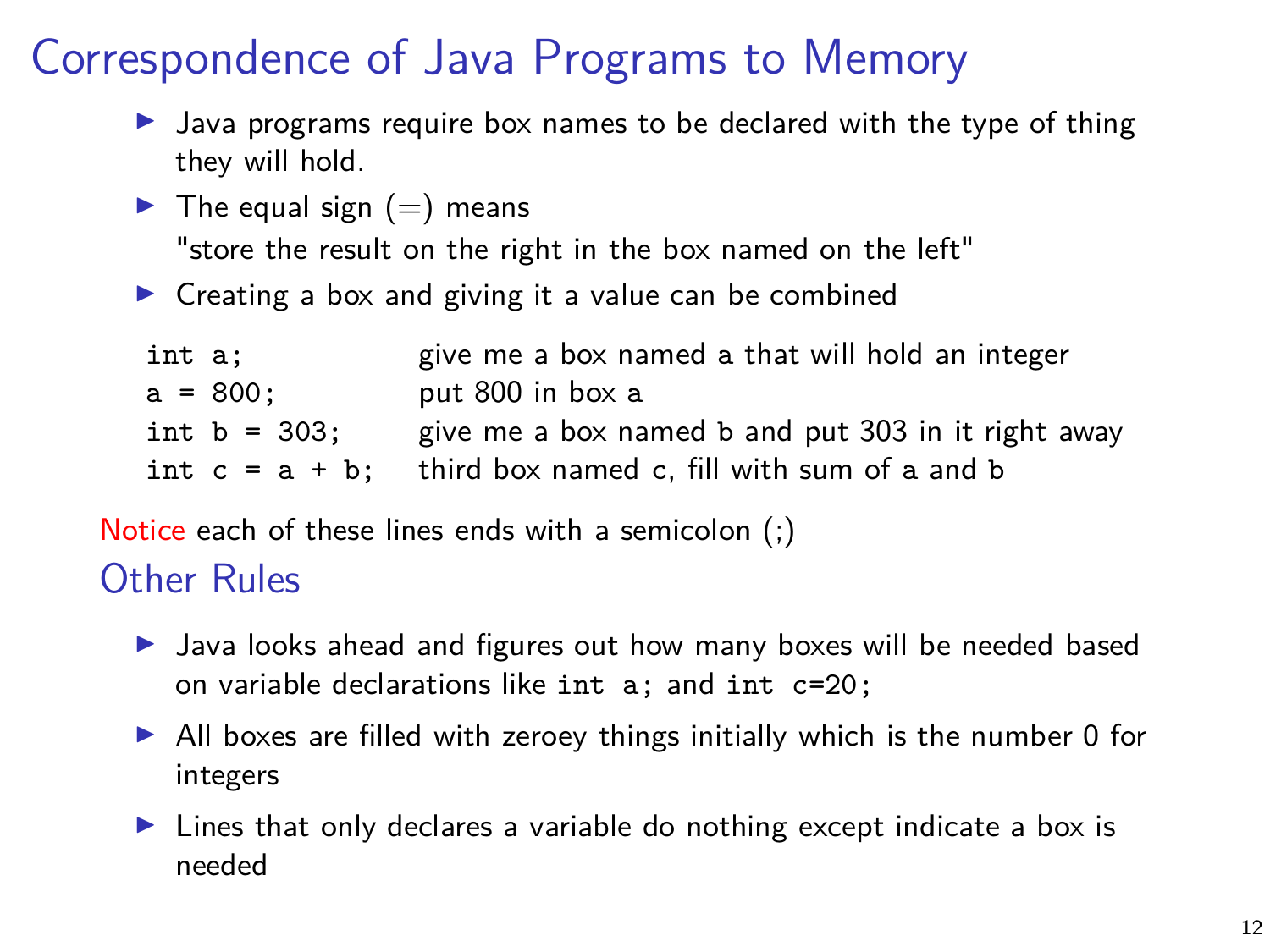# Sample Run of First Java Program (1)

CPU: at instruction 10: MEMORY: SCREEN: > 10: int a;  $\begin{array}{ccc} | & \text{Box} & | \text{Name} & | \text{ Value} \\ 11: \text{ a = 800:} & | & \text{-----} \end{array}$ 11: a = 800; |-------+------+-------| 12: int b = 303;  $|$  #1024 | a | 0 | 13: int c = a + b; | #1028 | b | 0 | | #1032 | c | 0 | CPU: at instruction 11: MEMORY: SCREEN: 10: int a:  $\qquad$  | Box | Name | Value | > 11: a = 800;<br>
12: int b = 303; <br>  $\begin{array}{ccc} | & +1124 | & 2111 | & 0 \\ | & +1024 | & 2111 | & 0 \\ \end{array}$  $1 \# 1024$  | a | 0 | 13: int c = a + b; | #1028 | b | 0 | | #1032 | c | 0 | CPU: at instruction 12: MEMORY: SCREEN: 10: int a;  $|$  Box | Name | Value | 11:  $a = 800$ ;  $|-----+-----+$ > 12: int b = 303; | #1024 | a | 800 | 13: int c = a + b;  $|$  #1028 | b | 0 | | #1032 | c | 0 |

13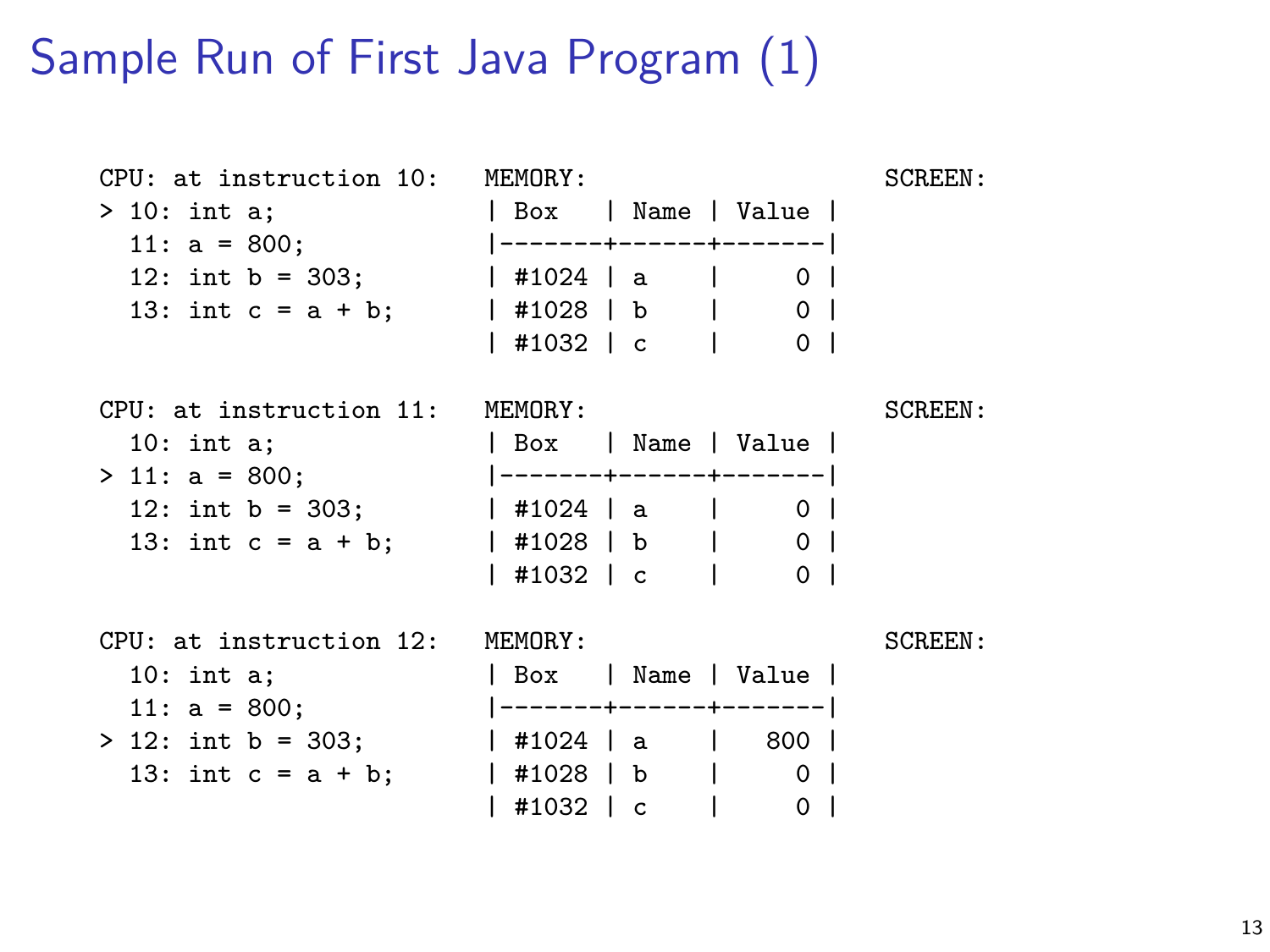### Sample Run of First Java Program (2)

CPU: at instruction 12: MEMORY: SCREEN: 10: int a;  $\begin{array}{ccc} 10: & \text{in } \mathfrak{e} \\ 11: & a = 800: \end{array}$  | Box | Name | Value | 11: a = 800; |-------+------+-------| > 12: int b = 303; | #1024 | a | 800 | 13: int c = a + b; | #1028 | b | 0 | | #1032 | c | 0 | CPU: at instruction 13: MEMORY: SCREEN: 10: int a:  $\qquad$  | Box | Name | Value | 11: a = 800;<br>12: int b = 303; | #1024 | a | 800 | | #1024 | a | 800 |  $> 13:$  int c = a + b; | #1028 | b | 303 | | #1032 | c | 0 | CPU: at instruction 14: MEMORY: SCREEN: 10: int a;  $|$  Box | Name | Value | 11:  $a = 800$ ;  $|-----+-----|$ 12: int b = 303; | #1024 | a | 800 | 13: int c = a + b; | #1028 | b | 303 | > 14: ... | #1032 | c | 1103 |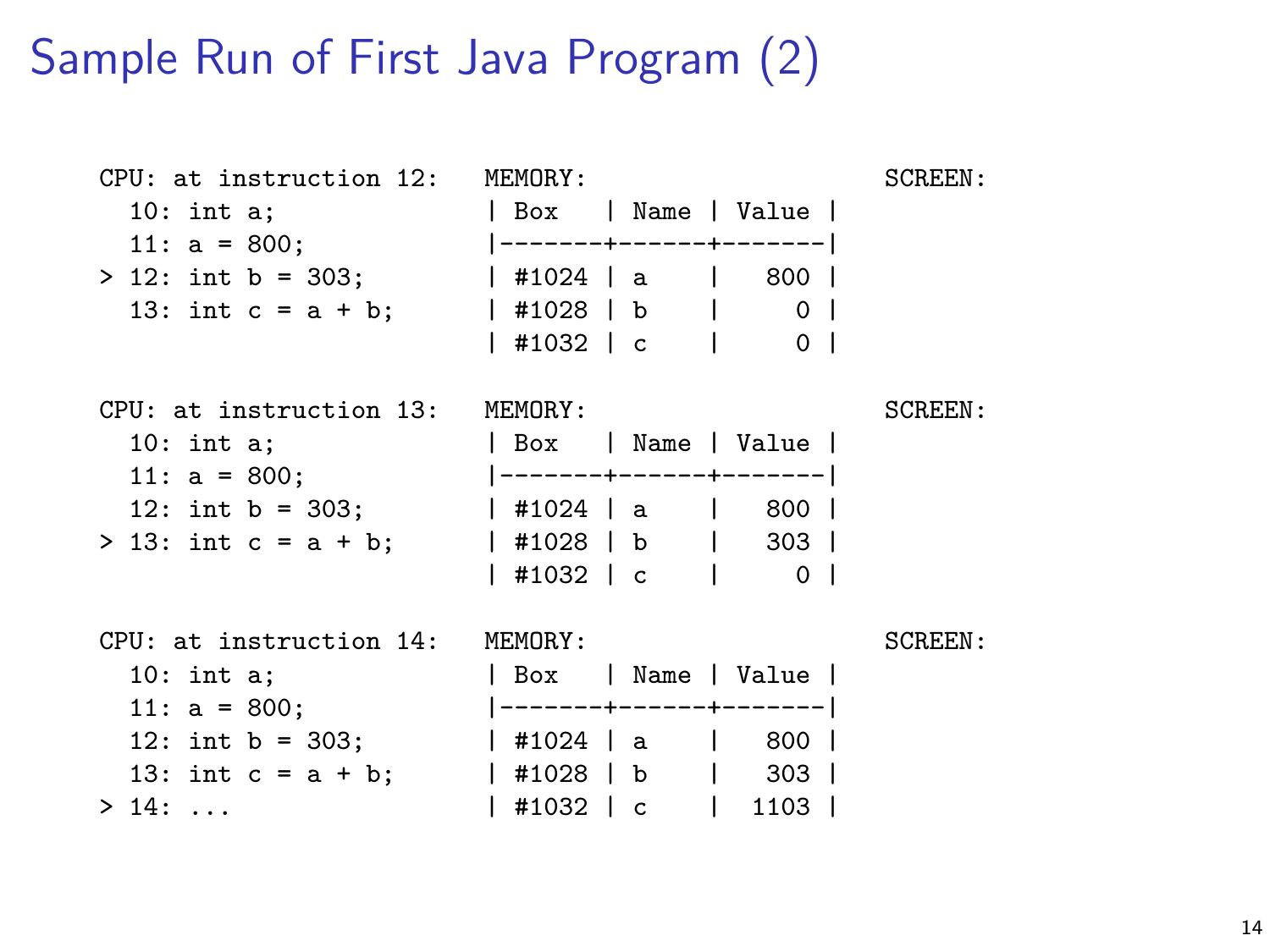# Exercise: Quick Review

Recall this information from last time:

- 1. What are three physical components to a computer (in our podunk model)?
- 2. Do Box numbers like #1024 ever change? What does change about boxes?
- 3. What do programming languages usually call "boxes" with names?
- 4. What is Java:
	- $\blacktriangleright$  A tasty, caffeinated beverage?
	- $\triangleright$  An island part of the country Indonesia
	- $\triangleright$  A high-ish level programming language for computers
- 5. How does one ask for a named box in Java?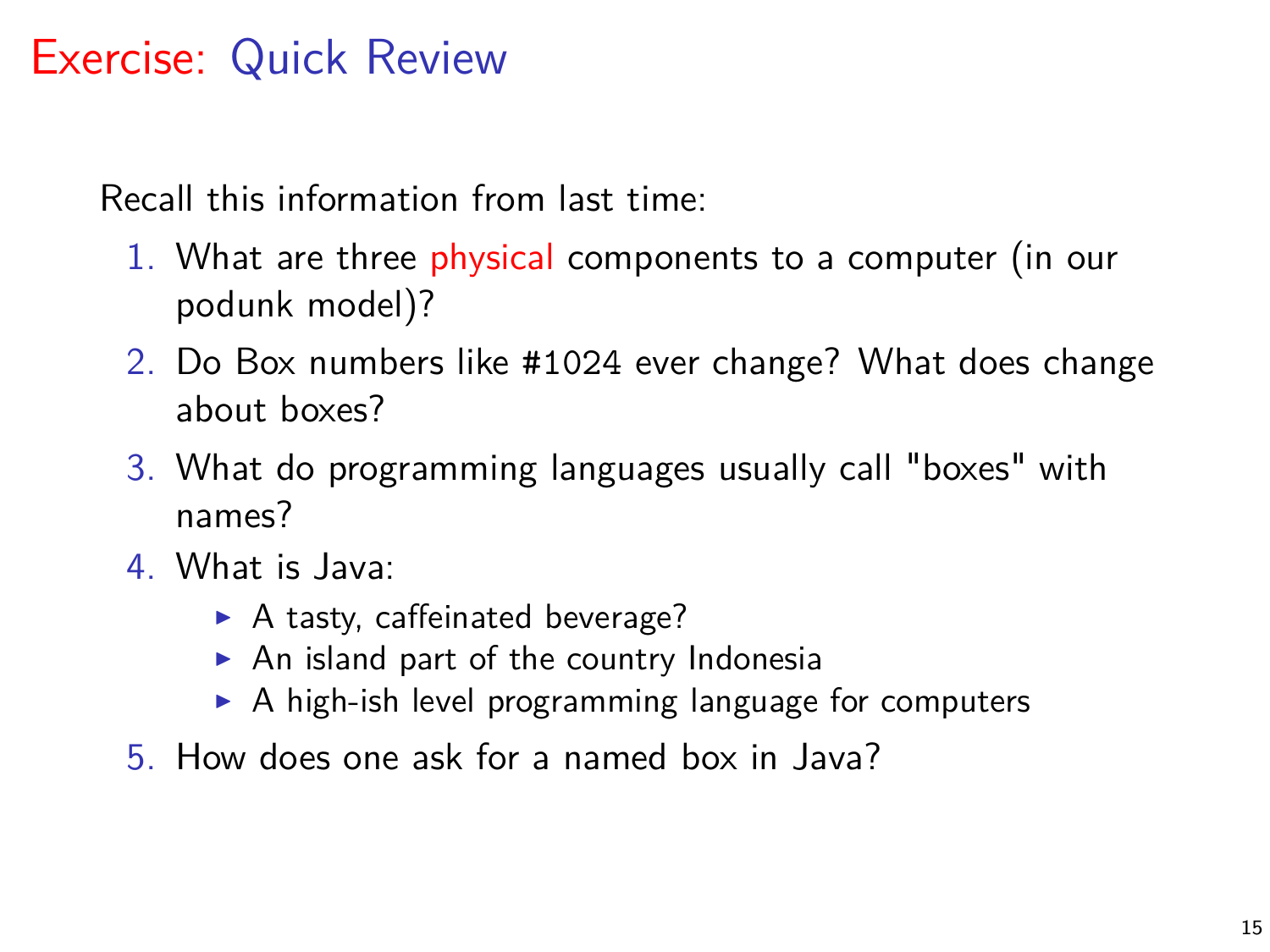## Output In Java

Java output to the screen is a bit tedious. Typical way is to use System.out.println() method which is a mouthful.

### Examples of System.out.println()

| System.out.println("Hello world");      | Prints Hello World to the screen       |
|-----------------------------------------|----------------------------------------|
| System.out.println(a);                  | Prints the contents of variable a      |
| System.out.println( $a + " plus " + b)$ | With a=800; b=303; prints 800 plus 303 |

### Output in a Java Program

| CPU: at instruction 15:                       | MEMORY:                     | SCREEN: |
|-----------------------------------------------|-----------------------------|---------|
| $10:$ int a;                                  | Name   Value   800 plus 303 |         |
| 11: $a = 800$ ;                               | +------+-------             |         |
| 12: int $b = 303$ ;                           | 800<br>Ιa                   |         |
| 13: int $c = a + b$ :                         | 303<br>b                    |         |
| 14: System.out.println( $a + " plus " + b)$ ; | $\lfloor c \rfloor$<br>1103 |         |
| $> 15$ : System.out.println("is " + c);       |                             |         |
|                                               |                             |         |
| CPU: at instruction 16:                       | MEMORY:                     | SCREEN: |
| $10:$ int a;                                  | Name   Value   800 plus 303 |         |
| 11: $a = 800$ ;                               | +------+-------             | is 1103 |
| 12: int $b = 303$ ;                           | 800<br>a                    |         |
| 13: int $c = a + b$ :                         | b<br>303                    |         |
| 14: System.out.println( $a + " plus " + b)$ ; | l c<br>1103                 |         |
| 15: System.out.println("is " + c);            |                             |         |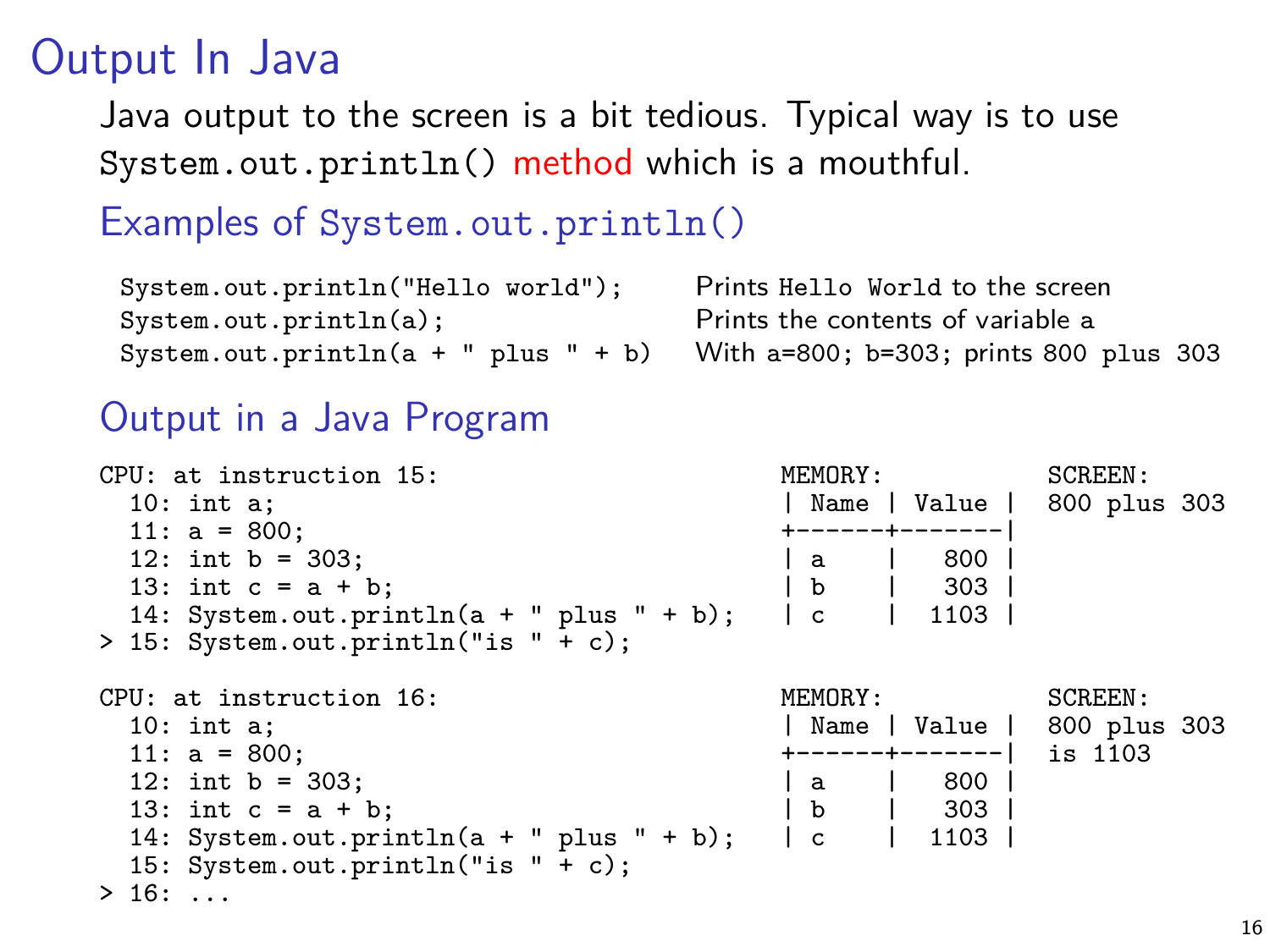Exercise: Swap in Java

Original Code

```
SWAP PROGRAM WITH NAMED BOXES MEMORY: SCREEN:
CPU: at instruction 50: | Box | Name | Value |
> 50: copy x to temp51: copy y to x | #1024 | x | 19 |
 52: copy temp to y | #1028 | y | 31 |
 53: print "first",x | #1032 | temp | -1 |
 54: print "second",y
```
### Translate this to Java

- $\triangleright$  Use variable names given above:  $x, y, t$ emp
- $\triangleright$  Declare the boxes with type int as they hold integers
- Give them the initial values shown:  $19,31,-1$
- $\blacktriangleright$  Assign using the  $=$  operator
- ▶ Print using System.out.println()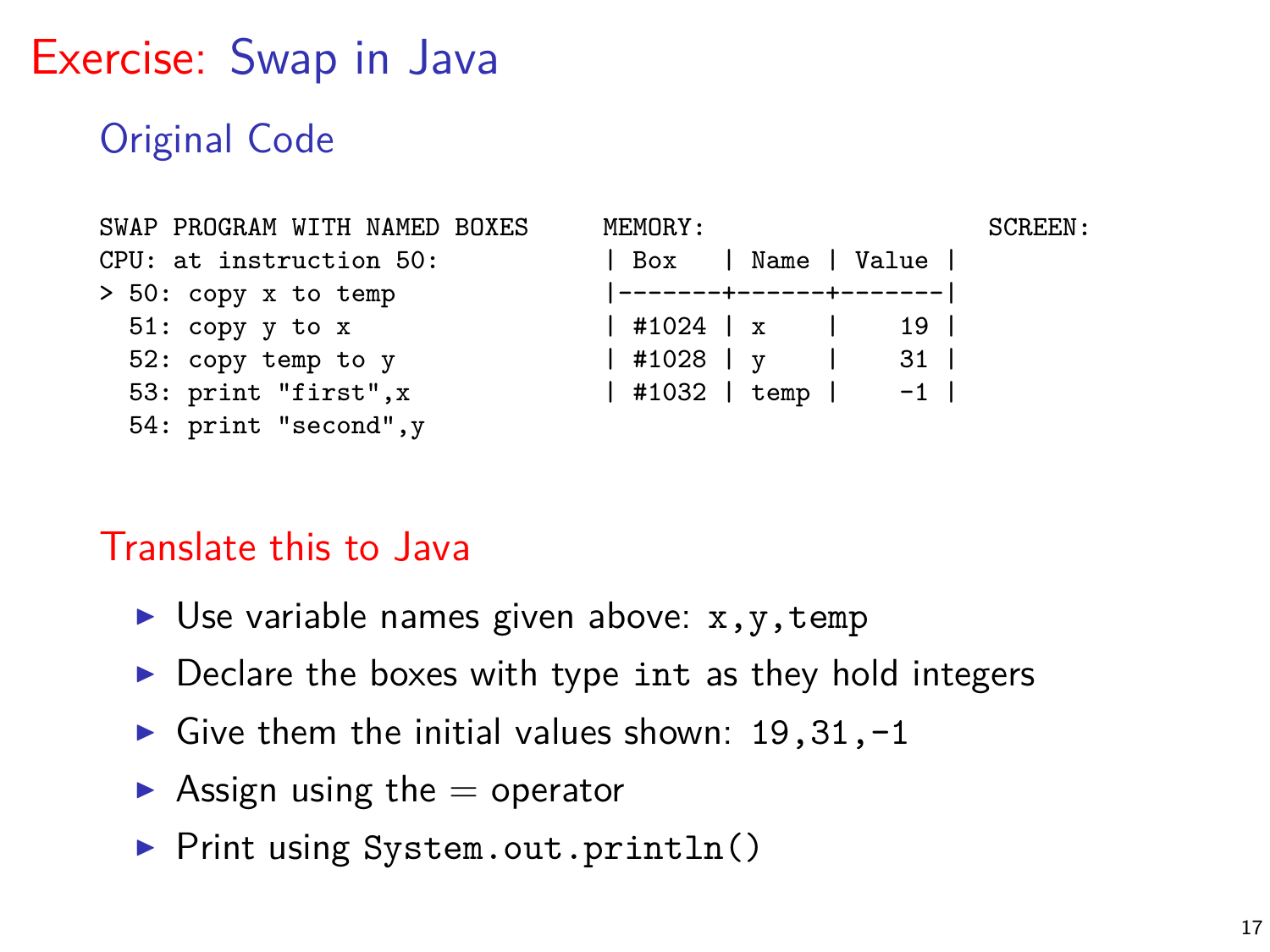### Answer: Swap in Java

```
int x = 19;
int y = 31;
int temp = -1;
temp = x;x = y;y = temp;
System.out.println("first " + x);
System.out.println("second " + y);
```
Now to get this to run. . .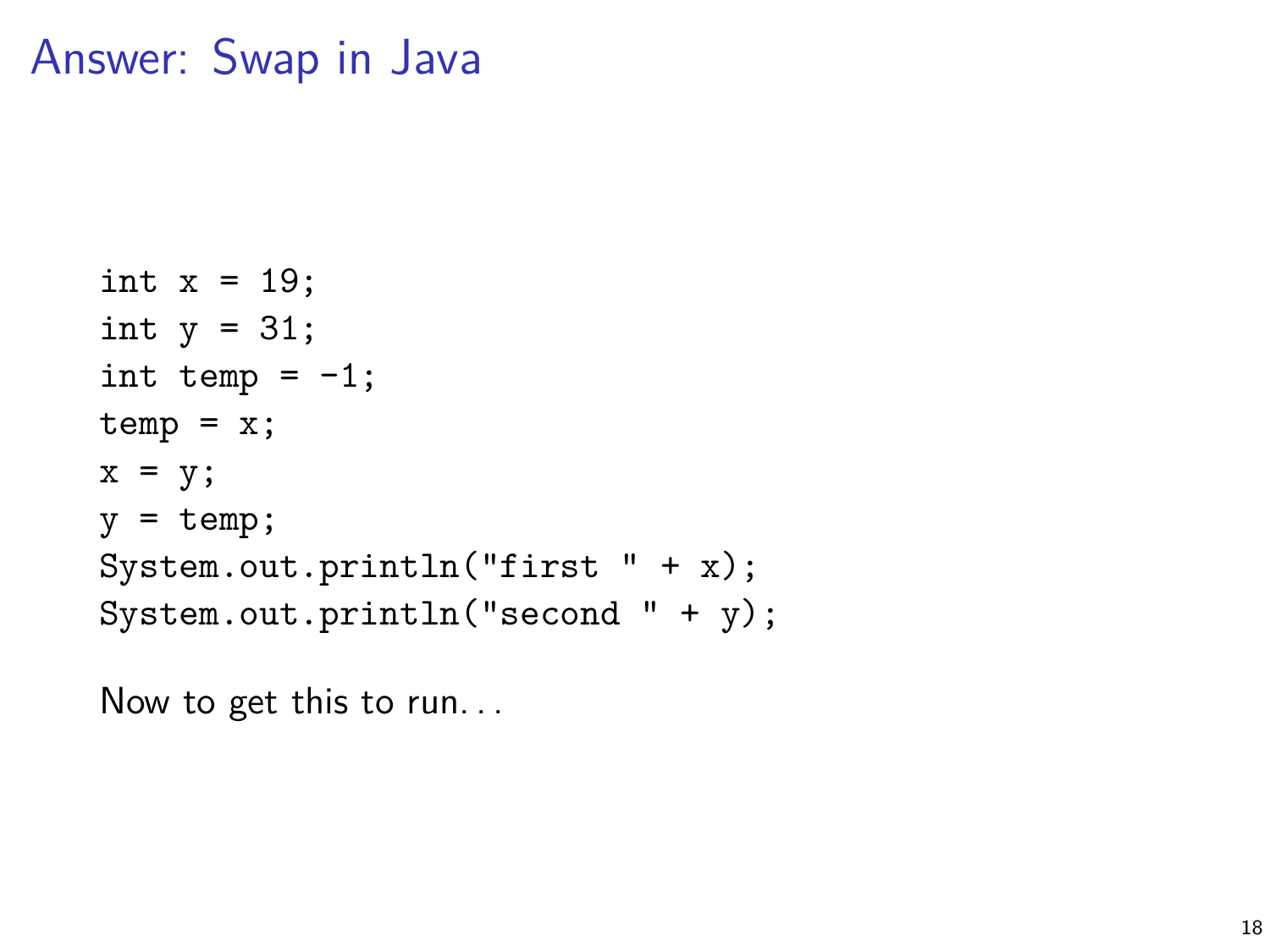# Compile/Run a Basic Java Program in DrJava

The full program requires some incantations to make it runnable. Copy and paste the following into DrJava

```
public class Swap{
  public static void main(String args[]){
    int x = 19;
    int y = 31;
    int temp = -1;
    temp = x;x = y;y = temp;System.out.println("first " + x);
    System.out.println("second " + y);
  }
}
```
 $\triangleright$  Save the file as Swap.java

 $\triangleright$  Should be able to press the Compile button and then Run it.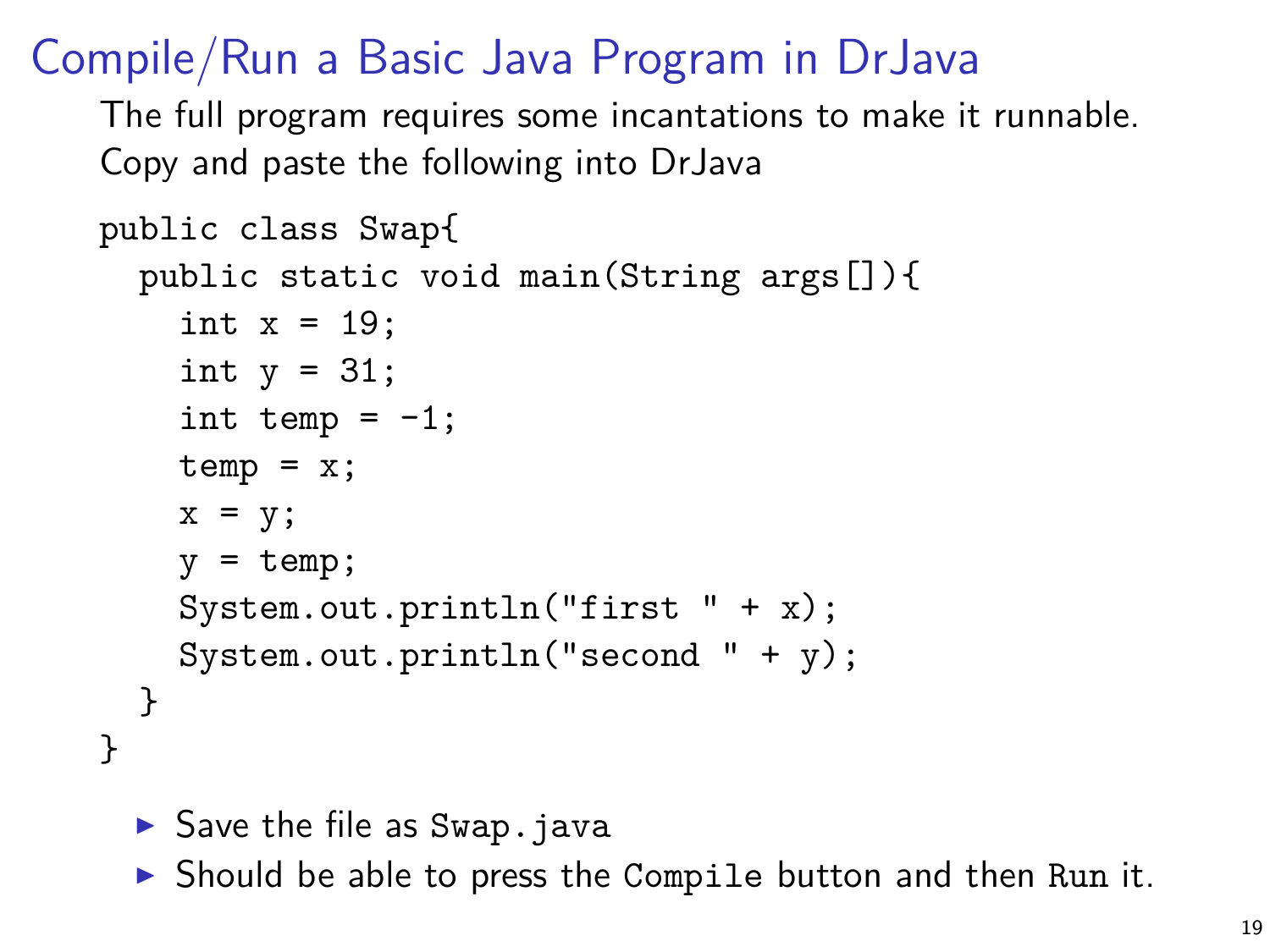## Files and Extensions

- $\blacktriangleright$  Java files usually have the .java extension
- Extensions like .txt, .docx, .pdf hint at what type of stuff is in a file so the Operating System knows can select an appropriate program to open it
- $\blacktriangleright$  . java files are NOT executable
- $\triangleright$  Compiling them translates them to a low level representation that the CPU actually understands
- $\blacktriangleright$  . class files result from compiling a Java file
	- $\triangleright$  Compile Swap.java produces Swap.class
	- ▶ Compile MyCrazyClass.java produces MyCrazyClass.class
- $\triangleright$  Operating systems sometimes hide extensions because they are stupid; show them whose boss and tell them to "show extensions"
	- $\triangleright$  [Show File Extensions in Windows 10](http://kb.winzip.com/kb/entry/26/)
	- $\triangleright$  [Show File Extensions in Mac OS X](http://www.idownloadblog.com/2014/10/29/how-to-show-or-hide-filename-extensions-in-os-x-yosemite/)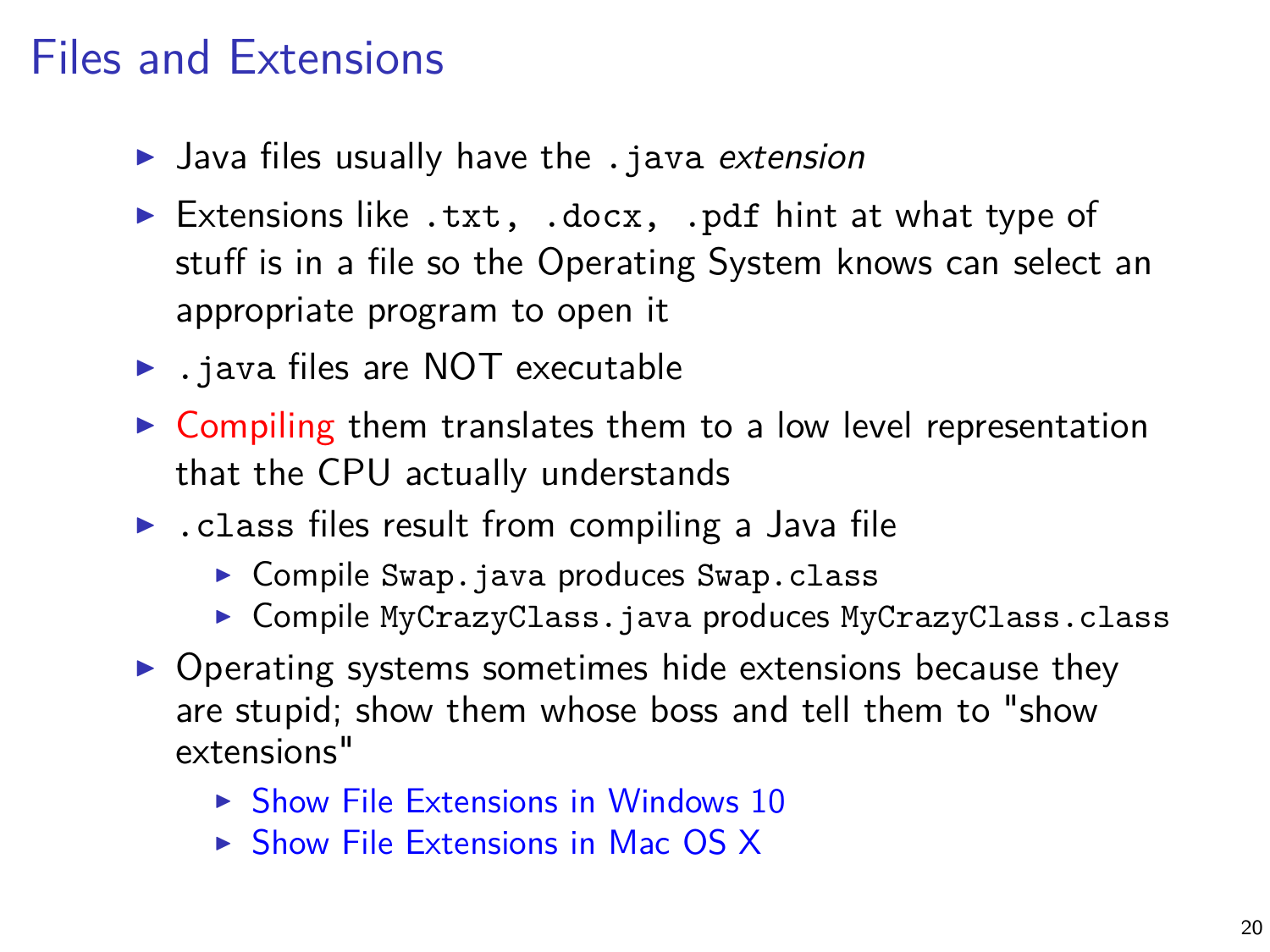# DrJava Running Swap

| File Edit Tools Project Debugger Language Level Help<br>$\supseteq$ Undo<br><b>A</b> Paste<br><b>X</b> Cut<br><b>Copy</b><br><sup>2</sup> Redo<br><b>M</b> Find<br><b>D.</b> New<br>G Open<br><b>■ Save</b><br><b>P</b> . Close<br>Compile<br>Reset<br><b>Run</b><br><b>Test</b><br>Javadoc<br>Swap.java<br>1 // First program shows how to variables can be swapped using a third<br>// variable then printed to the screen<br>2<br>public class Swap{<br>3<br>public static void main(String args[]){<br>4<br>5<br>$int x = 19$ :<br>6<br>int $y = 31$ ;<br>7<br>int temp = $-1$ ;<br>8<br>$temp = x$ ;<br>9<br>$x = y;$<br>10<br>$y = \text{temp}$ ;<br>11<br>System.out.println("first " + $x$ );<br>12<br>System.out.println("second " + $y$ );<br>13<br>14<br>- }<br>15<br>16<br>17<br>$\overline{A}$<br>Interactions   Console   Compiler Output<br>Welcome to DrJava. Working directory is<br>/home/kauffman/Dropbox/teaching/1103-F2017/lectures/01-introduction-code<br>> run Swap<br>first 31<br>second 19<br>$\geq$ | /home/kauffman/Dropbox/teaching/1103-F2017/lectures/01-introduction-code/Swap.java | - - 0 |
|---------------------------------------------------------------------------------------------------------------------------------------------------------------------------------------------------------------------------------------------------------------------------------------------------------------------------------------------------------------------------------------------------------------------------------------------------------------------------------------------------------------------------------------------------------------------------------------------------------------------------------------------------------------------------------------------------------------------------------------------------------------------------------------------------------------------------------------------------------------------------------------------------------------------------------------------------------------------------------------------------------------------------------|------------------------------------------------------------------------------------|-------|
|                                                                                                                                                                                                                                                                                                                                                                                                                                                                                                                                                                                                                                                                                                                                                                                                                                                                                                                                                                                                                                 |                                                                                    |       |
|                                                                                                                                                                                                                                                                                                                                                                                                                                                                                                                                                                                                                                                                                                                                                                                                                                                                                                                                                                                                                                 |                                                                                    |       |
|                                                                                                                                                                                                                                                                                                                                                                                                                                                                                                                                                                                                                                                                                                                                                                                                                                                                                                                                                                                                                                 |                                                                                    |       |
|                                                                                                                                                                                                                                                                                                                                                                                                                                                                                                                                                                                                                                                                                                                                                                                                                                                                                                                                                                                                                                 |                                                                                    |       |
| Running main Method of Current Document<br>1:0                                                                                                                                                                                                                                                                                                                                                                                                                                                                                                                                                                                                                                                                                                                                                                                                                                                                                                                                                                                  |                                                                                    |       |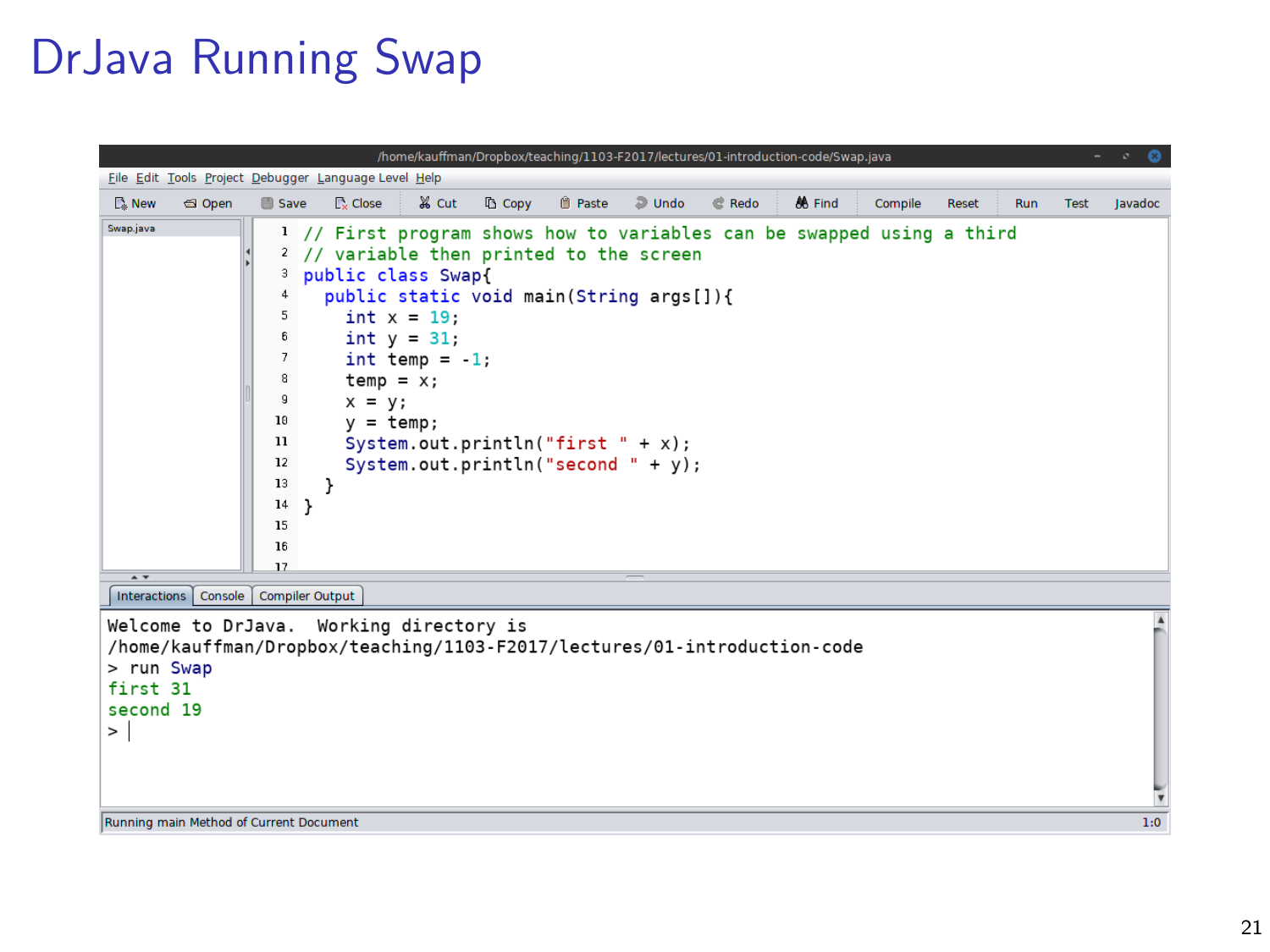# Compile/Run Java Program on the Command Line

- $\blacktriangleright$  The alternative to an Integrated Development Environment (IDE) like DrJava is to use the command line.
	- ▶ Windows: cmd.exe command prompt
	- $\triangleright$  Mac OS X: Terminal.app command shell
- $\triangleright$  Command line has more of a learning curve but is powerful
- $\triangleright$  Must have the Java Development Kit (JDK) installed (for DrJava too)
- $\triangleright$  May also need to instruct your OS's command shell where the JDK is installed [\(Let me google that for you\)](http://lmgtfy.com/?q=windows+10+set+path+for+java)
- $\triangleright$  Minimum instructions for command line compile/run are

```
> cd 01-introduction-code/ # change to folder with java program
> java Swap \longrightarrow # run the main() method of the Swap
first 31 \qquad # output of program on these 2 lines
second 19
```
> javac Swap.java # compile Swap.java to produce Swap.class

Most of the time you'll be fine using DrJava or another IDE in CSCI 1103 but you should know a little command line magic.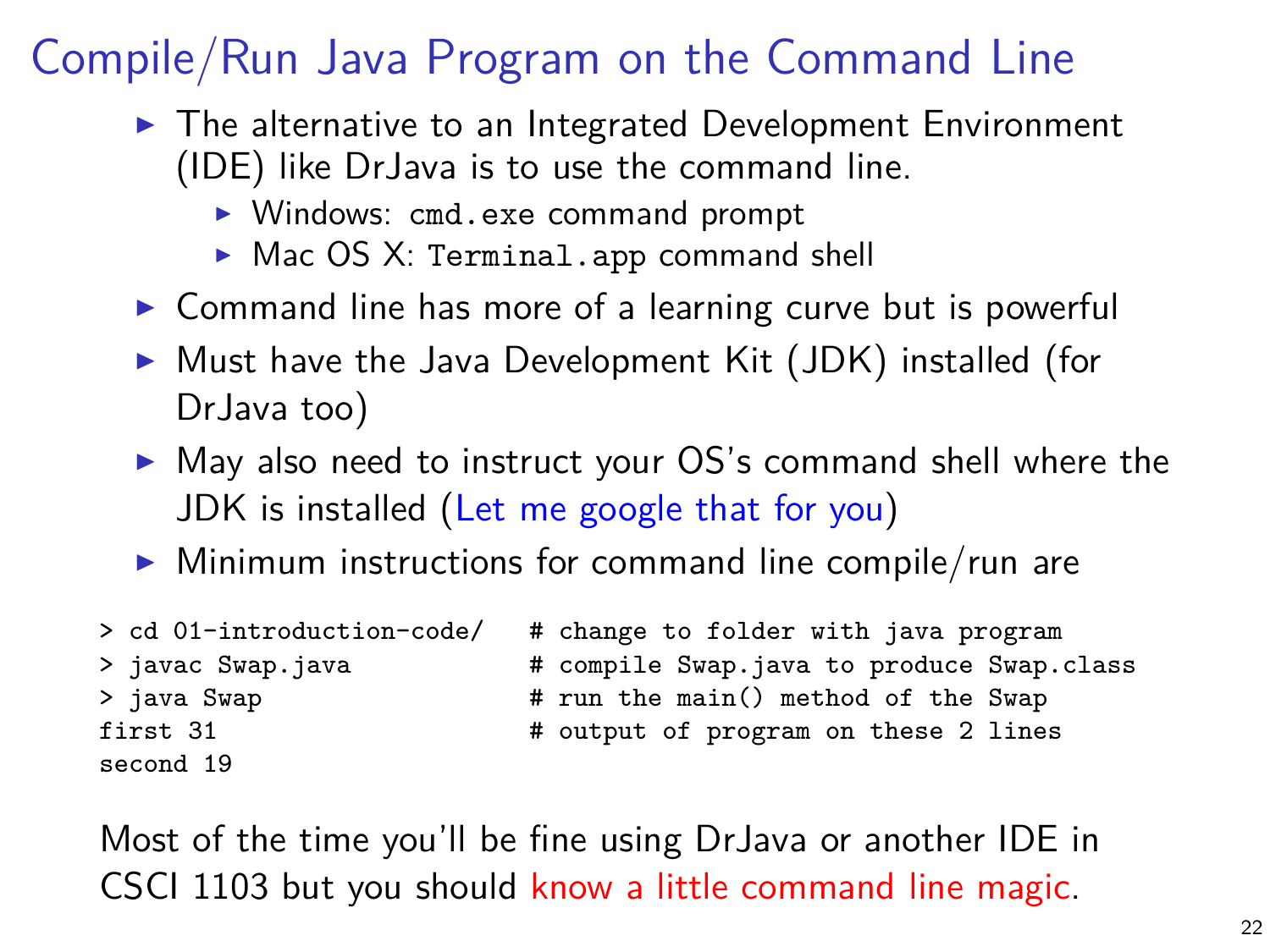### Exercise: Birthday Problems

The program below should print out a current age and the age next year but is missing some parts.

```
public class Birthday{
 public static void main(String args[]){
   System.out.println("I hear you are " + ???);
   System.out.println("Next year you will be "+ ???);
}
}
```
Solve this by introducing variable(s)

- $\triangleright$  Do it using one 2 variables
- $\triangleright$  Do it using 1 variable
- $\triangleright$  Constraint: A variable will need to be initialized to the current age, but ANY age should work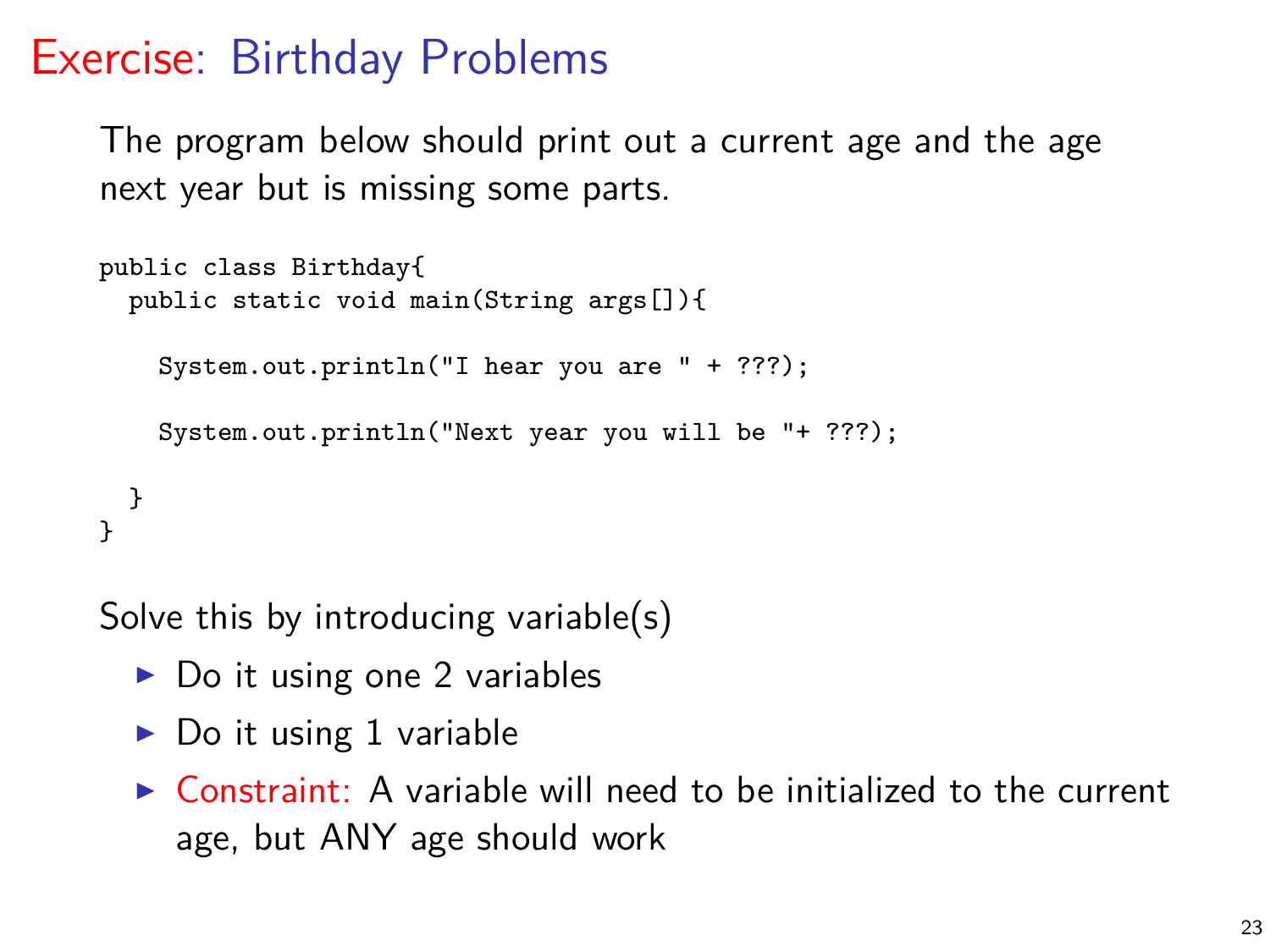### Answer: Birthday Problems

```
// Using 2 variables
public class Birthday{
  public static void main(String args[]){
    int age = 20:
    System.out.println("I hear you are " + age);
    int next_age = age + 1;
    System.out.println("Next year you will be "+ next_age);
  }
}
// Using 1 variable
public class Birthday{
  public static void main(String args[]){
    int age = 20:
    System.out.println("I hear you are " + age);
    age = age + 1;
    System.out.println("Next year you will be "+ age);
    // Something extra...
    \alphage = \alphage - 1;
    if(age >= 21){
      System.out.println("Let's get rickety wrecked!");
    }
    else{
      int countDown = 21 - age;System.out.println(countDown + " more years...");
    }
 }
}
```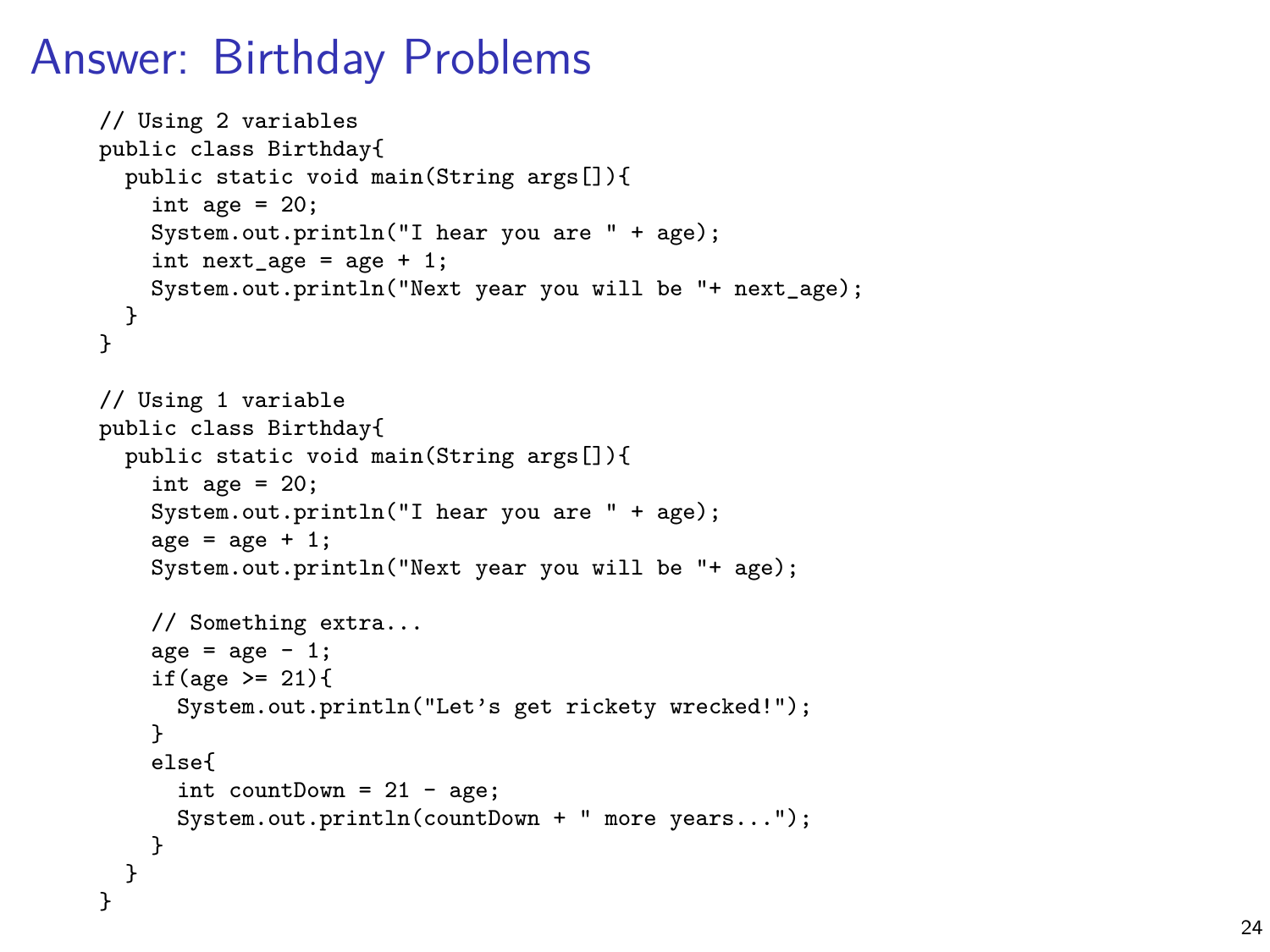# Comments: Further Human Consumption

- $\triangleright$  Reading programs is HARD
- $\triangleright$  Made easier with addition information: comments
- I Ignored by the compiler write in English
- $\blacktriangleright$  Two styles in Java
	- $\blacktriangleright$  // comments to the end of line
	- $\blacktriangleright$  /\* starts a comment, ends at \*/
- $\triangleright$  DrJava knows how to bulk comment/uncomment regions to turn code on/off

// This is a one line comment, goes to end of line. int  $x = 1$ ; // comment about this variable

/\* This is a multiline comment which will keep going until the ending symbol is reached which appears at the end of this line. \*/

```
// The below code won't execute as it is commented out
// System.out.println("Hi");
1/x = 7:
```